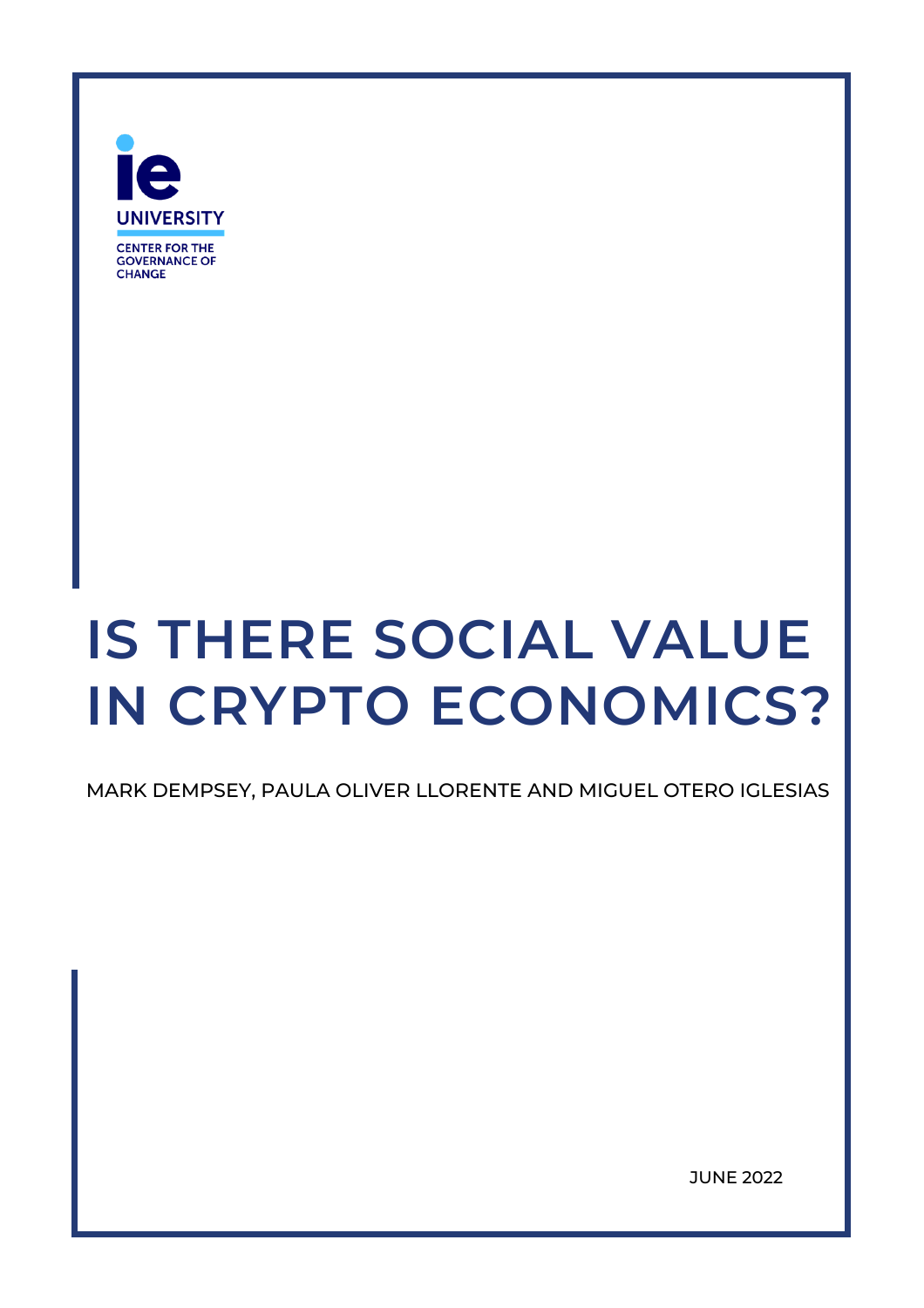

# **IS THERE SOCIAL VALUE IN CRYPTO ECONOMICS?**

Mark Dempsey, Paula Oliver Llorente and Miguel Otero Iglesias Special thanks to Clémence Bouchet for her valuable research assistance

Reference to this paper should be made as follows: Dempsey, M., Oliver Llorente, P., & Otero Iglesias, M. (2022) "Is There Social Value In Crypto Economics?", The Digital Revolution and the New Social Contract series*,* Center for the Governance of Change, IE University, June.

This work is licensed under the Creative Commons Attribution-NonCommercial-ShareAlike 4.0 International (CC BY-NC-SA 4.0) License. To view a copy of the license, visit https://creativecommons.org/licenses/by-nc-sa/4.0/"

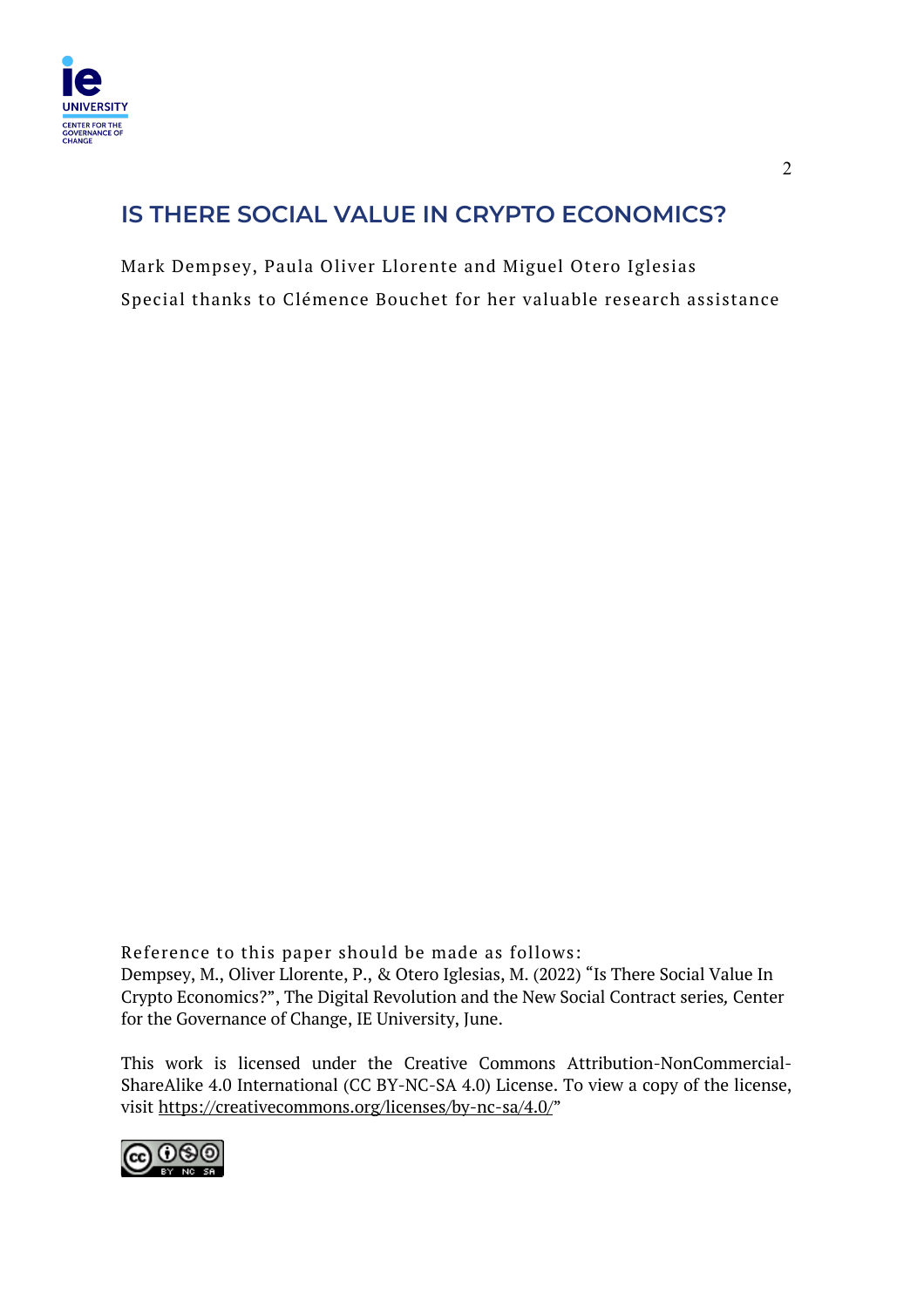

#### **INTRODUCTION**

Before the 2008 financial crisis, the term "crypto assets" was primarily the preserve of a minority of computer scientists and engineers experimenting with new technologies as a means of decentralizing finance. They subsequently launched the first projects involving blockchain, but it was the white paper on Bitcoin by Satoshi Nakamoto in 2008 that introduced crypto assets as an area of interest for investors and financial institutions with higher risk appetites. The wider public followed shortly afterward and, later, regulators.

Crypto assets reached a market capitalization of \$3 trillion by the end of 2021. Their interrelationship with global financial markets is increasing, the profile of investors in crypto-asset markets is diversifying, and the applications and nature of the crypto-asset market are also expanding rapidly; from cryptocurrencies to decentralized finance (DeFi) ecosystems enabled by smart contracts to Non-Fungible Tokens (NFTs), the Metaverse, Web 3.0, the list goes on.

However, their contribution to social value is questionable and overdue for further investigation. The main proponents of crypto assets argue that their increasing interdependence with the real economy and partial substitution of some systems of the current financial and economic model has made them irreplaceable and therefore their long-term sustainability, inevitable. In addition to reducing the necessity of intermediaries, they believe that the crypto economy enables financial inclusion whilst increasing the efficiencies of financial markets.

Detractors, on the other hand, regard crypto as little more than a speculative bubble driven primarily by greed and by those seeking to circumvent the formal system to finance criminal activities or avoid paying taxes. Not only, they argue, does the crypto economy tend to attract less seasoned and therefore *more vulnerable investors* (leading to greater indebtedness) but there are also environmental concerns that have been widely raised and the belief that the increasing prevalence of crypto assets will lead to the further financialization of the economy.

To date, however, there has been little comprehensive analysis of the *net social value*  between the contrasting impacts of crypto assets and their contribution to the broader economy and society.

Our paper attempts to fill this gap and to present a novel contribution to the existing literature by analyzing the net social value of crypto assets and their impacts on society more broadly. We use Phills, Deiglmeier, and Miller's definition of social value, which establishes that a certain product or service generates social value when it creates "benefits or reductions of costs for society - through efforts to address societal needs and problems - in ways that go beyond the private gains and general benefits of market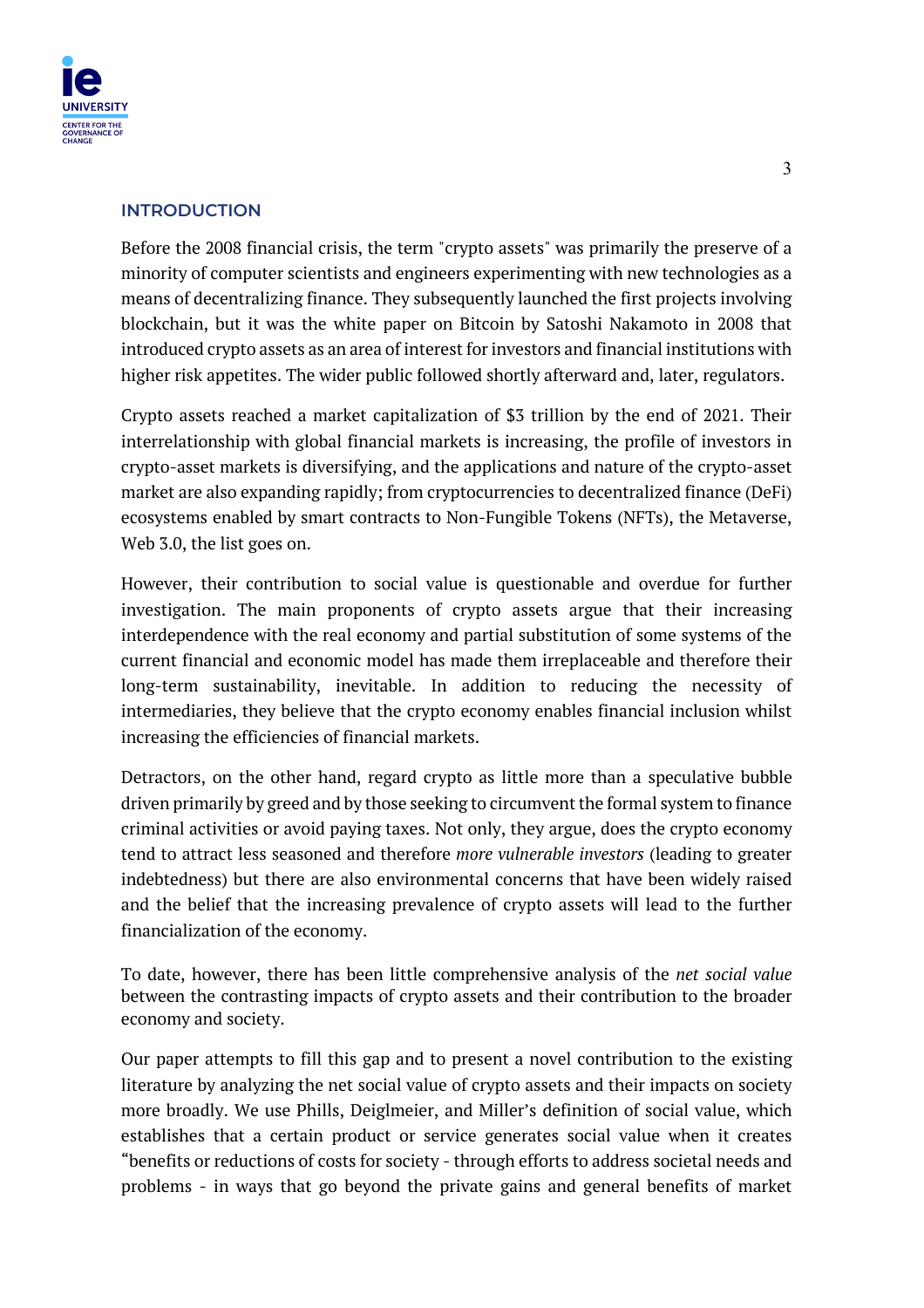

activity". Therefore, to evaluate whether there is social value in crypto assets and crypto economics, externalities "beyond (...) market activity"<sup>1</sup> need to be considered.

We conclude that, thus far, the crypto economy does not add substantive social value to our societies, although this does not mean that it might not do so in the future.

The paper is structured as follows: the next section provides an overview of the current state of play of the crypto-asset market; how it works, what crypto assets are, and a brief overview of governance structures. Secondly, we examine four core claims made by crypto proponents; that it promotes democratization, transparency, trust, and inclusiveness. Lastly, we outline our concerns and conclude with several policy recommendations.

# **THE FRAMEWORK OF THE CRYPTO ECONOMY**

The crypto economy<sup>2</sup> which has the blockchain as a central component has grown exponentially in the last years and most notably since the Global Financial Crisis (GFC) of 2008. Crypto assets were brought to mainstream consciousness by a white paper<sup>3</sup> from Satoshi Nakamoto in 2008, a pseudonym (representing a person or a group) behind the development of Bitcoin, which over time has become the oldest and most popular of thousands of crypto assets.

The Bank of England Deputy Governor for Financial Stability Jon Cunliffe noted in a speech in October 2021<sup>4</sup> that crypto assets were at the time worth \$2.3 trillion ( $\epsilon$ 2 trillion)<sup>5</sup>, an increase of 200 percent since the start of 2021 and twice the size of the \$1.2 trillion sub-prime real estate debt market in 2008 (vs \$258.9 trillion in assets in financial institutions in 2008).

He remarked in the same speech that: "When something in the financial system is growing very fast, and growing in a largely unregulated space, financial stability authorities have to sit up and take notice. They have to think very carefully about what could happen and whether they or other regulatory authorities, need to act…" and that "...you don't have to account for a large proportion of the financial sector to trigger

<sup>&</sup>lt;sup>1</sup> Phills, Deiglmeier, and Miller (2008)

 $2$  For this paper, the term 'crypto economy' is used to describe an environment in which the blockchain digital ledger forms the backbone of the offering in question be it a DeFi solution, a crypto currency, an NFT or related to Web 3.0 (Metaverse).  $3$  Nakamoto (2008)

<sup>4</sup> Cunliffe (2021)

 $5$  By the end of 2021 crypto assets reached a market capitalization of over \$3 trillion.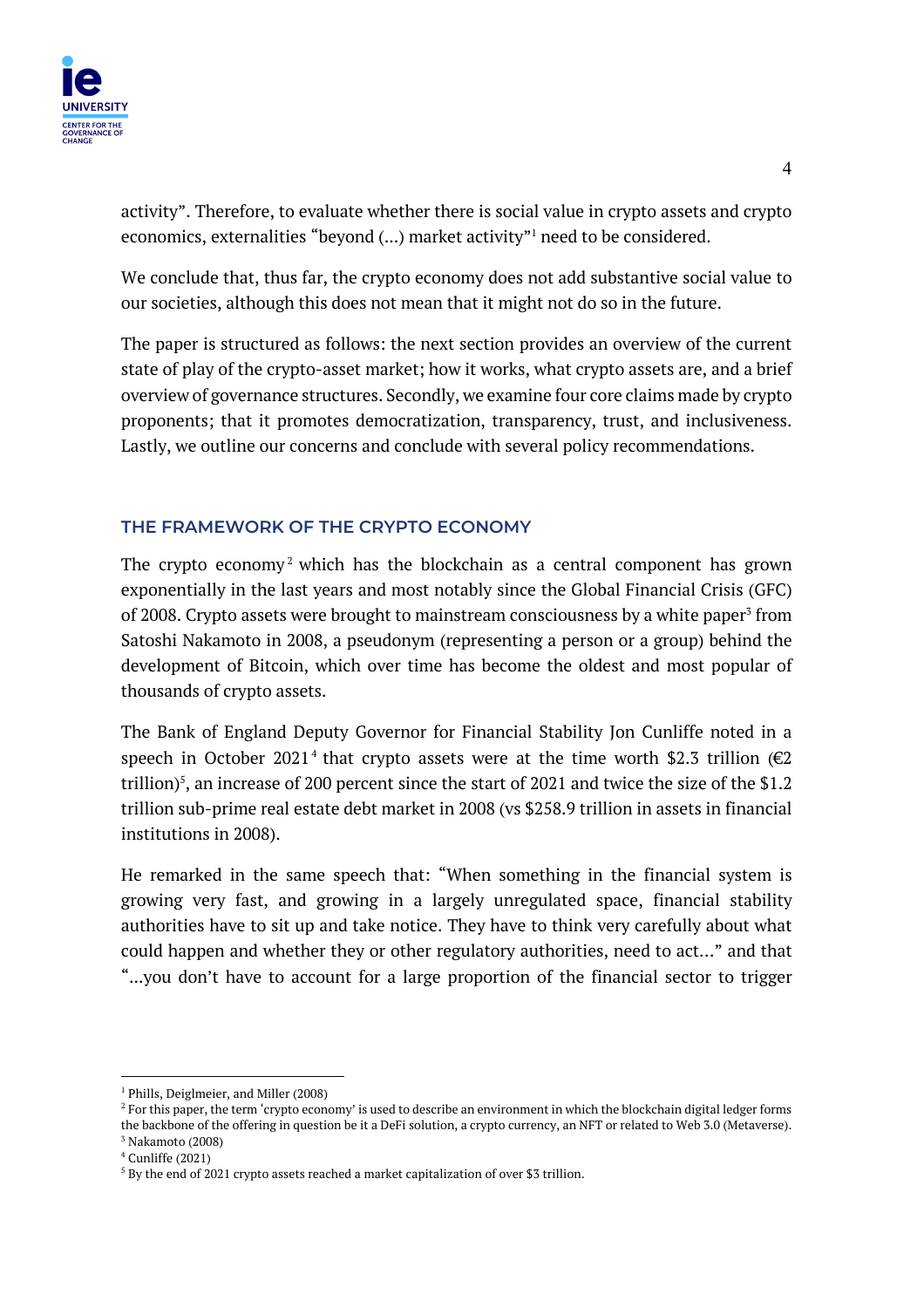financial stability problems<sup> $n_6$ </sup>; we should not forget that sub-prime real estate debt represented only 0.46% of assets in 2008.

In 2021, global financial assets amounted to \$468.7 trillion<sup>7</sup> ( $\epsilon$ 424 trillion) and crypto assets represented roughly 1% of this volume. In the words of the ECB executive responsible for this area, Fabio Panetta, echoing the words of Cunliffe, this is a "larger market than subprime mortgages had before the global financial crisis started. We cannot afford to ignore them." The regulatory goal must, therefore, be to find the delicate balance between the protection and security of the *stakeholders* involved in these assets without stifling the innovative development of the technology. But to achieve this, it is essential to analyze in detail what crypto assets consist of, the technology behind them, their governance models, and their risks.

# **DEFINING CRYPTO ASSETS**

Crypto assets do not have a standard definition but are characterized by the use of blockchain technology (blockchain) for the decentralized accounting record (distributed ledger) of the asset; they are private in that they are not issued or guaranteed by a public authority and their function is to be a payment or investment medium. <sup>8</sup> Although popularly referred to as cryptocurrencies, it is more appropriate to speak of crypto assets because, contrary to popular belief, cryptocurrencies *are not money* for several reasons. Money has three basic functions: means of payment, store of value, and unit of account. But Bitcoin, the most popular cryptocurrency, has limitations in all three. Its payment use is limited, volatility in its price makes it an insecure store of value, and very few contracts are issued and invoiced in Bitcoin. The unit of account used to give it value is the dollar, a sovereign money.

Furthermore, there are different types of crypto assets, which are generally described as *tokens* and amongst which payment tokens and investment or utility tokens are most prominent. Payment tokens are user-to-user versions of traditional bank transfers since they are not intermediated by financial institutions. The given network records transactions in blocks using cryptographic methods, and via computational validation mechanisms such as *proof-of-work* (through what is known as *mining*), new crypto assets are generated.

 $6$  Cunliffe (2021)

<sup>7</sup> Statista (2022, May 31)

<sup>8</sup> Arnal Martínez et al. (2021)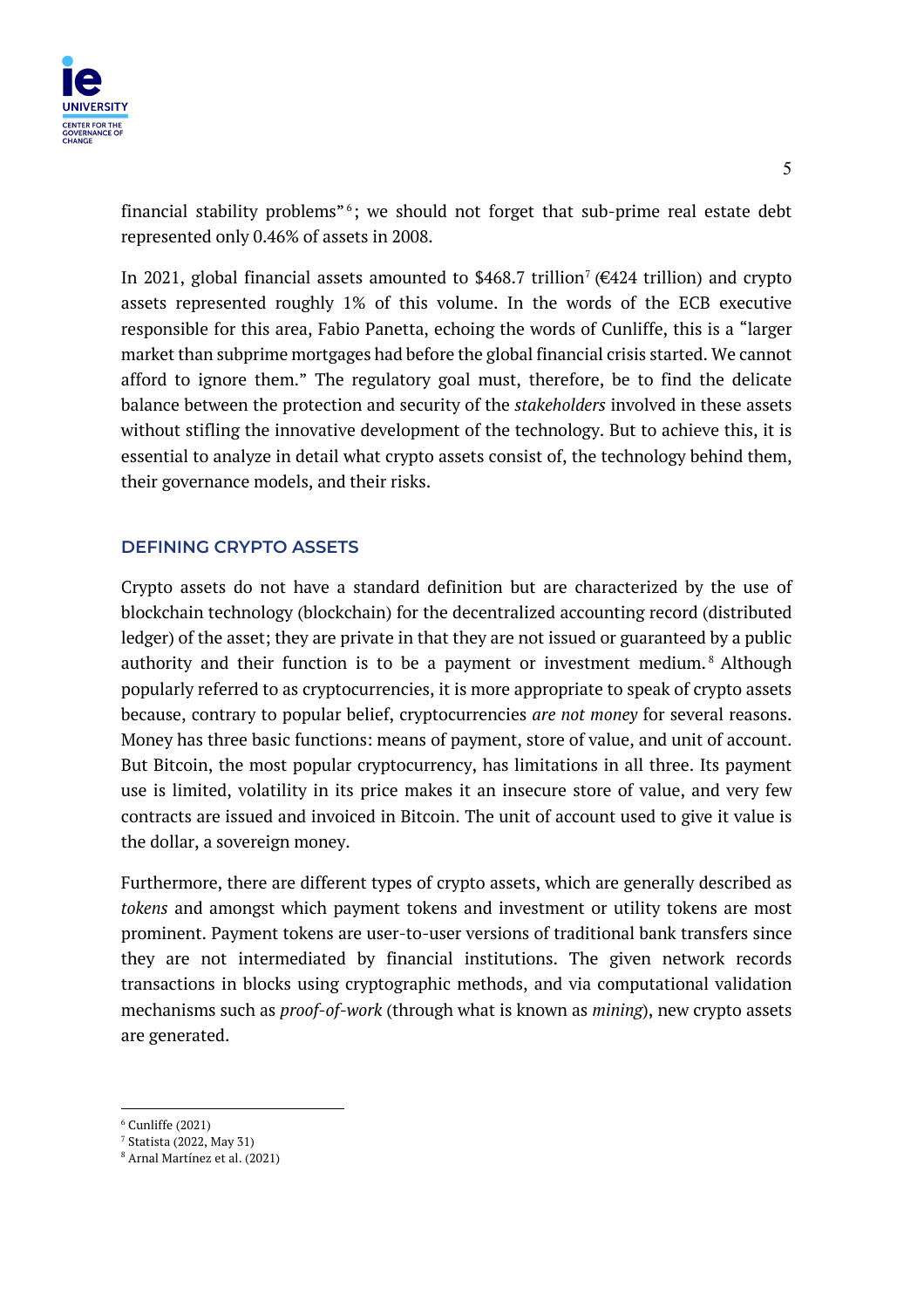

Payment tokens can have the backing of another, more stable asset, collateral, or claim on an identified user (backed tokens) or have no such backing (non-backed tokens). Backed tokens, which are known as *stablecoins*, have three stabilization mechanisms: backing by a sovereign currency such as the dollar (for example *USDCoin*), backing from another crypto asset (for example *Wrapped Bitcoin*), or in the absence of other assets as collateral, the use of algorithms to create or destroy tokens to ensure that the total "monetary" mass adjusts to their value.<sup>9</sup>

Non-backed tokens, lacking a relationship to other assets, tend towards greater volatility in their value; this, in turn, hinders their performance as a means of payment and store of value.

Lastly, there are investment or utility tokens. These are a digital representation of rights and give the holder the right to participate in the profits of a certain actor, entity, or company and include, for example, Initial Coin Offerings (ICOs) of certain start-ups or Non-Fungible Tokens (NFTs). NFTs, moreover, accredit digital property.10

# **TECHNOLOGY AND THE CRYPTO ECONOMY**

A key element that characterizes all crypto assets is their use of decentralized ledger technology (DLT). DLT is based on three older technologies: 1) Napster-like peer-to-peer networks; 2) cryptography to prevent third parties from being able to read or manipulate the message; 3) consensual algorithms that validate new transactions and create a new block in the chain of the  $log.<sup>11</sup>$ 

There are DLTs *with or without permission.* DLTs that require permissions, like conventional payment systems, are updated by "trusted" actors, only by those who are selected and subject to the supervision of a central authority. In this way, all users have access to the registry, but only a few users can update and validate it. $12$ 

There are also *permissionless* DLTs. These allow any user to access the DLT, notify participants of the existence of an update, and through consensus algorithms, allow all nodes to jointly validate the transaction. Blockchain is the main tool for this: it allows each node or terminal to be connected and verifies the validity of transactions. Users perform checks against movements already collected on the existing blockchain to ensure

<sup>9</sup> An example is Dai, a stablecoin which is backed by Ether and USDCoin and adjusts its value algorithmically.

<sup>10</sup> Arnal Martínez et al. (2021)

<sup>&</sup>lt;sup>11</sup> Romero Ugarte (2018)

 $12$  Many private DLTs, especially in the banking sector, operate with permissions.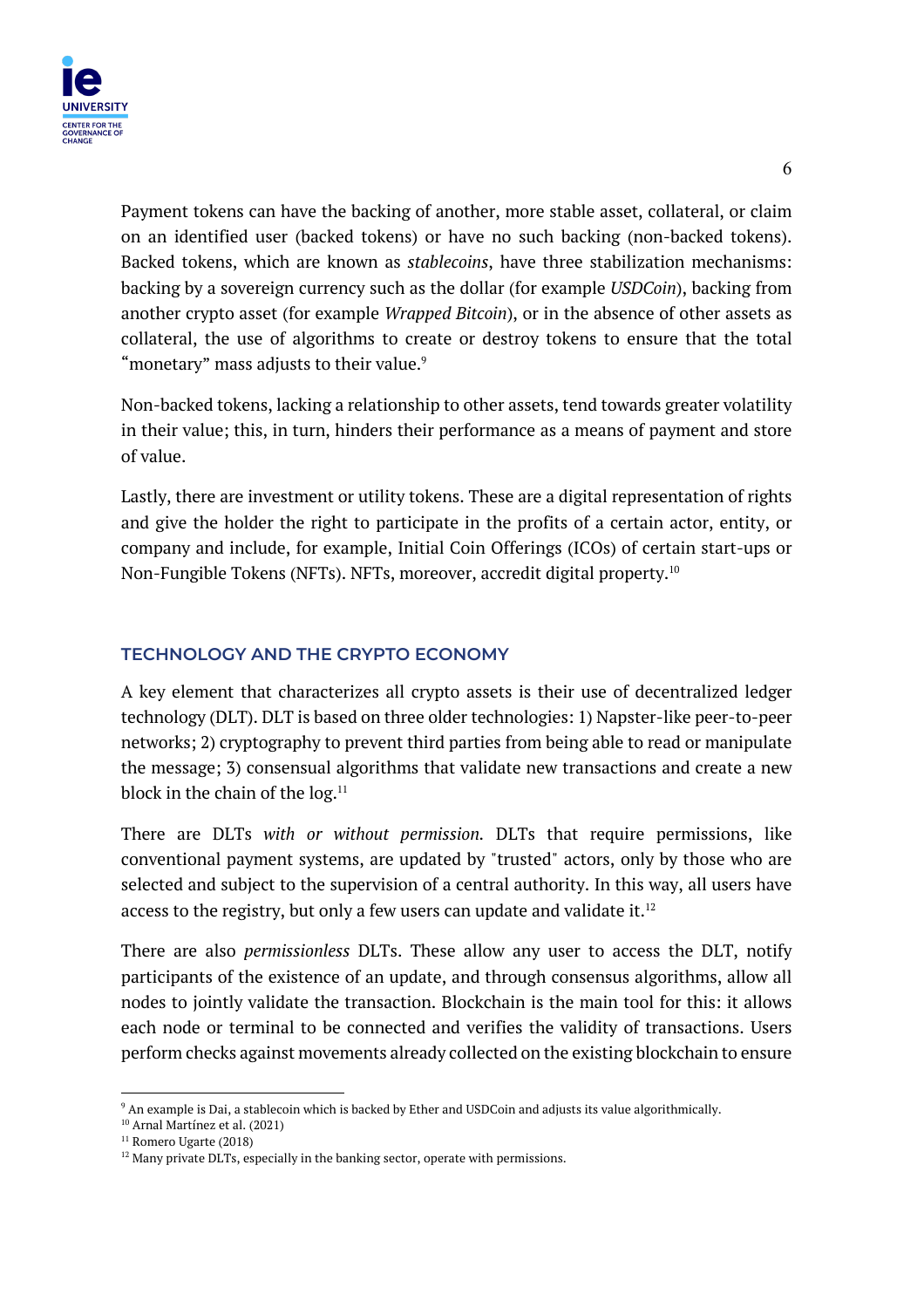

that the token (money) has not been previously used and in this way act as a replacement for banks in their role of certifying transactions. Bitcoin runs on a public DLT without permission.

# **PROOF-OF-WORK VS PROOF-OF-STAKE**

What sets blockchain apart is the ease with which actors who do not know each other and therefore have little reason to trust each other can still conduct secure transactions without a central authority.<sup>13</sup>

As previously discussed, the crypto economy is based on human cooperation through incentives; the system has miners validate users' transactions and reward them with crypto assets. The most successful public blockchain, Ethereum, operates on this basis as does Bitcoin. Ethereum has a native cryptocurrency *"ether"* and works as a kind of operating system (Windows-like) on which multiple applications, and contracts, can be created.14

There are two core mechanisms for processing and validating blockchain transactions (also known as 'mining'): *proof-of-work (PoW)* and *proof-of-stake (PoS)*.

Proof-of-work operates akin to a lottery; the validation of transactions is assigned to whoever manages to solve a mathematical problem. The more computers and computational power a validator has, the greater the probability of solving the problem and being assigned the validation.<sup>15</sup> To increase this probability, the miner will seek to acquire more computer power to solve more mathematical problems simultaneously. Other miners in the network will follow the same logic and so on. Specifically, Bitcoin uses proof-of-work, which explains the cryptocurrency's high power consumption and the associated cost of mining a single bitcoin.<sup>16</sup>

Proof-of-stake, on the other hand, is more efficient; instead of a reliance on computer power and the consequent high electricity consumption, the process requires making cryptocurrencies available to the blockchain to be considered a validator. The more

<sup>&</sup>lt;sup>13</sup> Blockchain is a theoretically secure technology, but recent hacking events have evidenced it is not totally immune to hacking.

<sup>&</sup>lt;sup>14</sup> Such as other cryptocurrencies to digital bank accounts, investment operations and smart contracts without the need for intermediaries.

<sup>&</sup>lt;sup>15</sup> In other words, the more lottery tickets a miner has bought and, therefore, the greater the probability of winning the lottery.

<sup>&</sup>lt;sup>16</sup> A report from the UK financial website Moneysupermarket.com cites states that each Bitcoin transaction consumes 1,173 kilowatt hours of electricity. The Bitcoin mining that enables a purchase, sale or transfer, it posits, uses a slug of electricity that costs \$176. That number is based on an average worldwide cost per kWh of 9.0 cents over the past 12 months (Tully, 2021).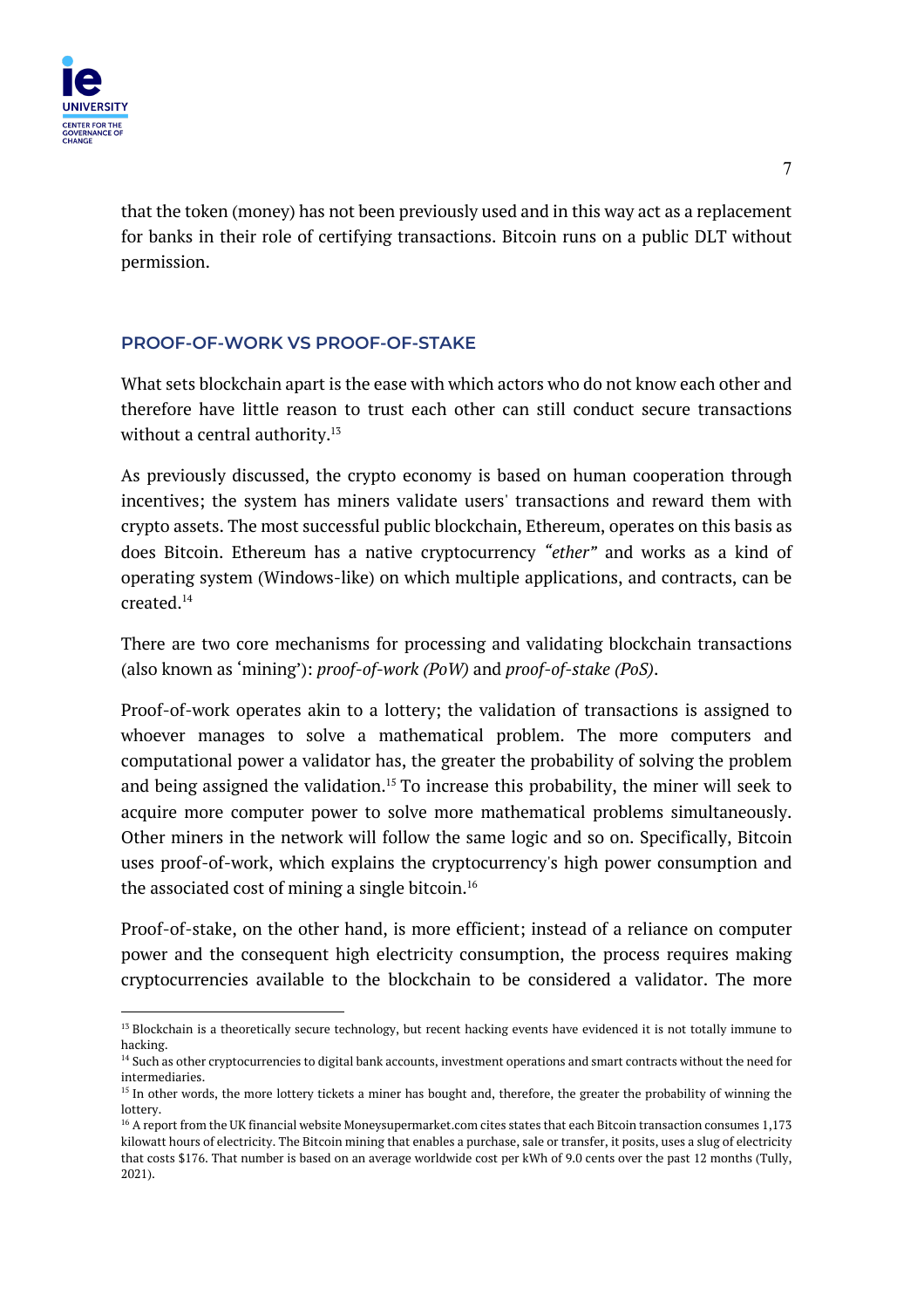

cryptocurrencies a validator has concerning the rest of the network (the stake), the more likely she is to receive the task assignment. Similarly, the earnings from the validation of transactions are proportional to the amount of the stake. The stake is also referred to as a wager (or investment) because if the validation is not done correctly, the miner will lose the money wagered.<sup>17</sup>

In terms of the practicalities of proof-of-stake, the mechanism supports greater flexibility in cryptocurrency design than proof-of-work, allowing the processing of many more transactions per second. In the next few years, most cryptocurrencies and blockchain applications are expected to migrate to proof-of-stake. Even so, a large-scale operational deployment over an extended period is needed to accurately understand its advantages and disadvantages.18 The first major test will be Ethereum's announced move to proofof-stake $19$ 

Proof-of-stake, in principle, also addresses the problems of *node collusion*, i.e., that most nodes associate to validate malicious transactions. It does this through the loss of stake if a validated transaction is subsequently identified as malicious. However, beyond theoretical security, proof-of-stake exacerbates the problem of inequality and concentration of cryptocurrencies. By assigning a higher probability of processing a transaction as a function of cryptocurrency stake, it favours centralization in pools of miners, and the greater the centralization of transaction processing, the greater the possibility of collusion*.*

#### **DEFI AND NFTs**

An extensive variety of products and services known as DeFi (Decentralized Finance)<sup>20</sup> have emerged and are based on the DLT and the principles of decentralization. DeFi aims to replicate the structures of traditional financial systems without intermediation.

The DeFi sector is composed of decentralized financial ecosystems and allows, for example, the use of automated lending products, fully collateralized with

 $17$  The higher the stake, the higher the probability of receiving the assignment. Consequently, power consumption is substantially reduced and any miner holding cryptocurrencies is allowed to participate in the bet and receive more coins in return. As in proof-of-work miners with more resources are more likely to validate, but the barriers to entry are lower in proof-of-stake.

<sup>18</sup> BIS (2018) and Beaumier & Kalomeni (2021)

<sup>&</sup>lt;sup>19</sup> Bitcoin only processes 7 transactions per second and Ethereum 15. Solana, a proof-of-stake based blockchain (in combination with proof-of-history), though more modern, is still small in scale and processes 400 transactions per millisecond. This puts it on a par with the VISA payment system.

 $20$  DeFi is defined as a set of finance protocols built with smart contracts, which are trustless and developed on permissionless, public blockchains.The use cases of DeFi range the substitution of stock exchanges, new decentralized financial products (combinations of bonds, stocks, derivatives…), flash loans.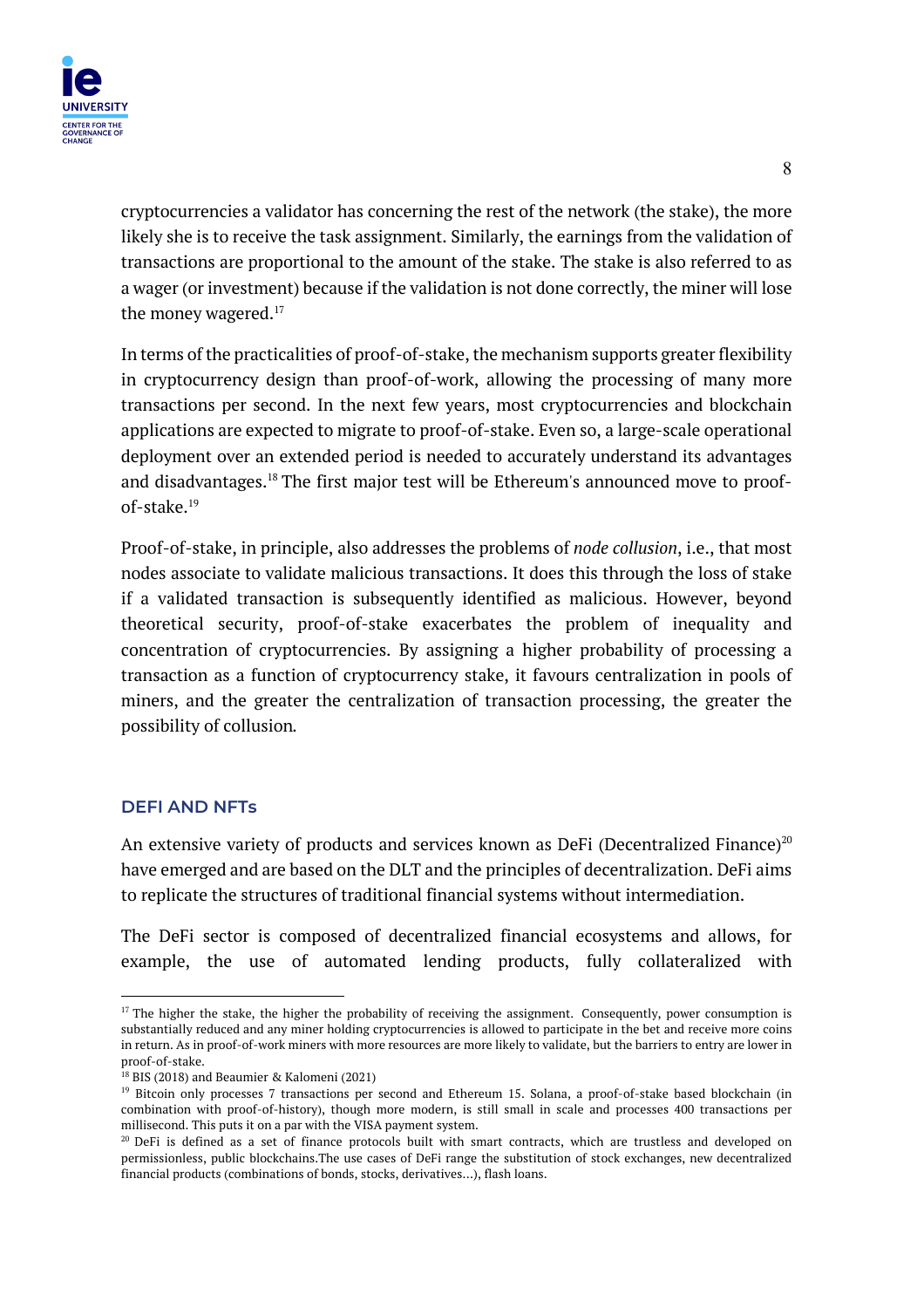

cryptocurrencies. DeFi uses smart contracts, which are mutual agreements that automate the execution of transactions and financial activities without the need for intermediaries once the conditions stipulated in the contract are met.  $21$  In a low-interest rate environment, many high-risk investors have embarked on *yield farming*<sup>22</sup> via DeFi.<sup>23</sup>

Similarly, the blockchain is also used in NFTs, which are typically part of the Ethereum blockchain and are unique and irreplaceable digital assets. In comparison, a bitcoin is easily replaceable by another bitcoin, so they are fungible, while an NFT, is not. NFTs are digital property rights that are bought and sold in exchange for cryptocurrencies and can be applied to intellectual property, physical objects, or digital objects. Each NFT has a digital signature that cannot be exchanged and whose ownership is verified through that signature.

# **A CONCEPT OF GOVERNANCE BOUND BY 'DECENTRALIZATION' CONSTRAINTS**

At the philosophical core of crypto assets is the notion of decentralization and, as discussed previously, a key component to Bitcoin as the first model was to create a decentralized system that could replace some of the functions performed by central banks and other financial institutions, which, in the aftermath of the GFC had suffered an enormous erosion of trust. A further aim was to reduce the costs of international transfers. From these motivations came the development of peer-to-peer consensus mechanisms.

However, this governance model has revealed challenges and indeed, centralizing tendencies. Platforms such as Bitcoin can evolve, with proposed modifications to the system's code and documentation base. Anyone can make proposals and implement them in the validation of future transactions. When this happens, not all nodes accept the modification at the same time; some update the DLT according to the new proposal, while others continue with the old model. In this way, two parallel Bitcoin chains appear. This process is called *forking* and it is through this phenomenon that crypto assets such as Bitcoin Cash or Ethereum Classic have appeared.<sup>24</sup>

<sup>21</sup> Kaplan (2021)

<sup>&</sup>lt;sup>22</sup> Yield farming is the process of using decentralized finance (DeFi) to maximize returns. Users lend or borrow crypto on a DeFi platform and earn cryptocurrency in return for their services. Yield farmers who want to increase their yield output can employ more complex tactics.

 $23$  Rapoza (2021)

 $24$  The degree of adoption of the new chain determines which branch of the project is the "winner" and establishes itself as dominant in the future.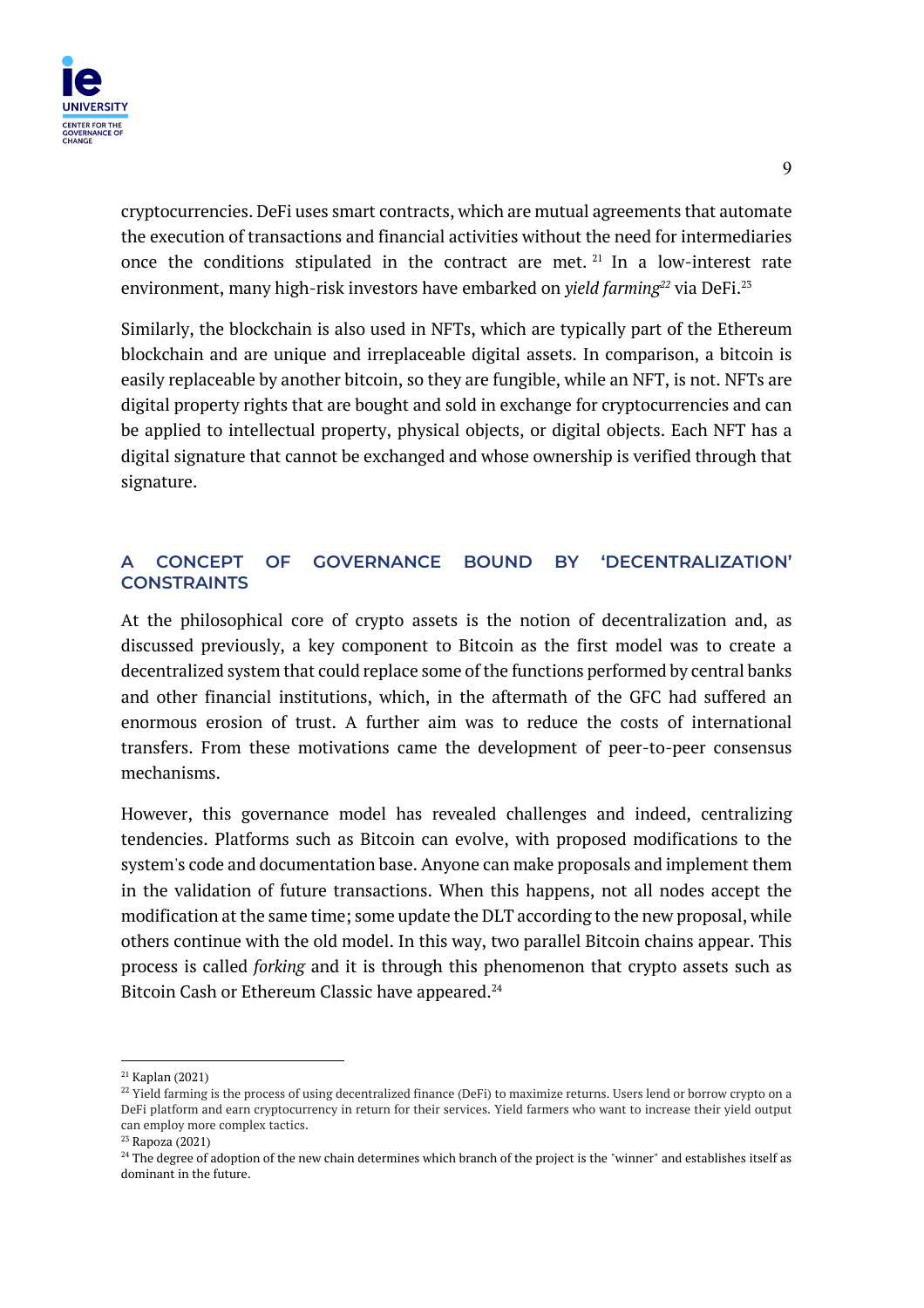

However, it is *not* the community that ultimately decides whether to accept the new proposal as final, but rather the core developers.25 They decide the future of the project based on which Bitcoin chain seems most suitable to them. In this way, the Bitcoin network's ambition to create a decentralized, public currency in which anyone could participate with equal voting power is not fulfilled, as only a few "technocrats" have control over its design, development, and maintenance.<sup>26</sup>

The centralization of the blockchain applies not only to its governance, but also to the increasing concentration of miners, users, and exchange platforms (see below). The longer the blockchain chain, i.e., the more transactions need to be processed, the more computational power is required to have the ability to process a transaction. This excludes smaller miners and favours the creation of cryptocurrency mining (either PoW and PoS) pools. As mentioned, in the long run, this dynamic can foster the collusion of pools to overcome the  $51\%$  consensus barrier.<sup>27</sup>

#### **SOCIAL VALUE OF THE CRYPTO ECONOMY**

As previously highlighted, crypto supporters tend to argue that the crypto economy generates social value via four main principles: *democratization* through decentralization, *transparency* through open access, *trust* by avoiding human discretion, and *economic inclusiveness*. <sup>28</sup> This section is an attempt to further identify why and asks whether such assertions can indeed be substantively supported, based on the findings from our research.

Before proceeding further, however, it is important to note that decentralization is arguably the core tenet of the crypto economy. Value is essentially derived from the elimination of intermediaries and central authorities which over the past two decades have lost legitimacy in the eyes of many. Libertarian and progressive principles merge here and are central to the arguments put forward by crypto proponents.

# **DEMOCRATIZATION THROUGH DECENTRALIZATION**

The theory posited is that the elimination of intermediaries and central authorities

<sup>&</sup>lt;sup>25</sup> In 2011, Satoshi Nakamoto ceded control of the Bitcoin code repository to Gavin Andersen, who in turn appointed several core developers.

<sup>26</sup> Fillipi and Loveluck (2016)

 $27$  In 2018, it was already discovered that it was only a small number of players that controlled 60% to 75% of cryptocurrency mining, putting them in a position of power.

<sup>&</sup>lt;sup>28</sup> Prasad (2021) and expert interviews.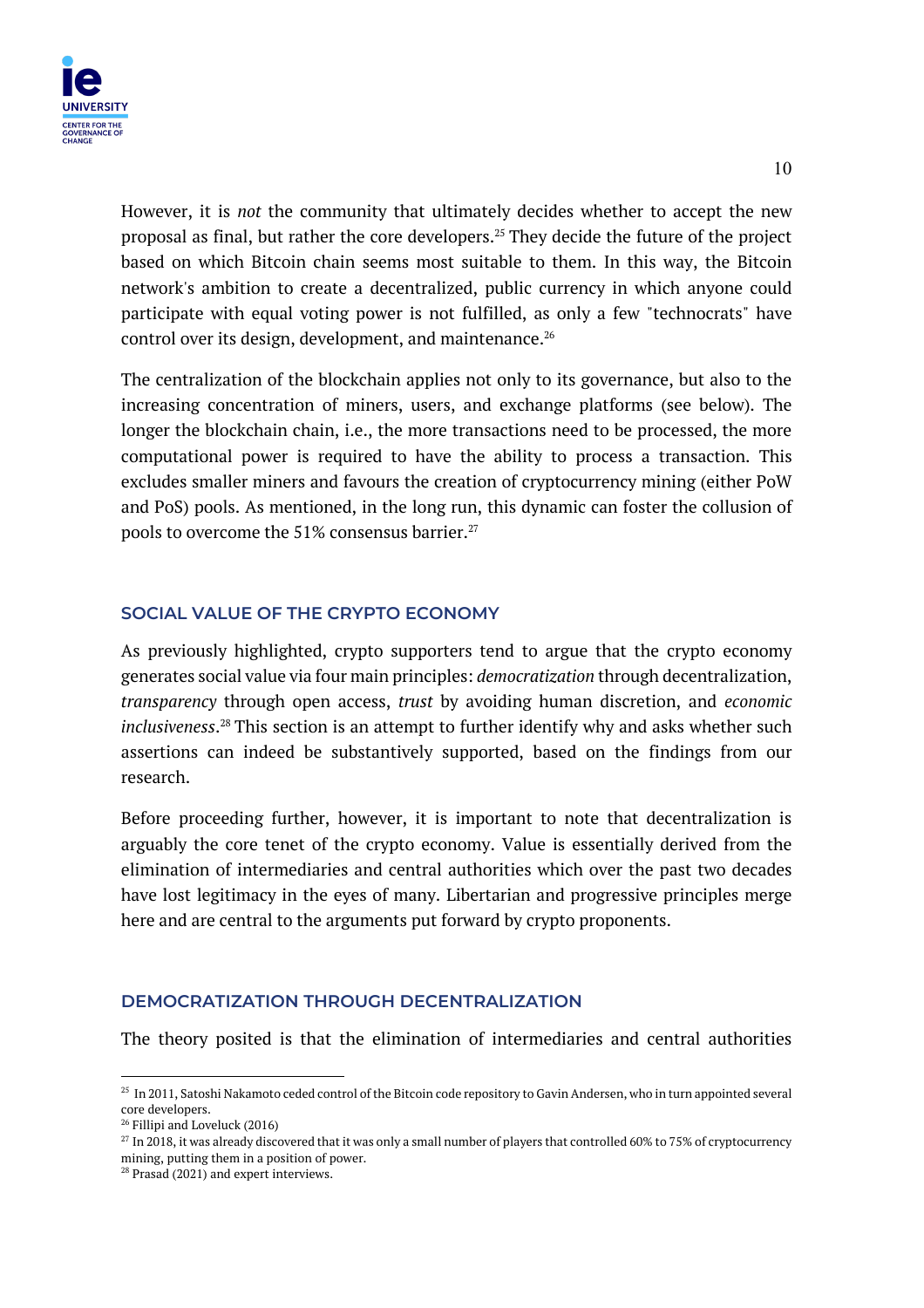(decentralization) results in lower transaction costs which in turn leads to increased financial participation (inclusion). The lower costs and distribution of power over a network (without central authorities controlling and monitoring outcomes) support the argument that the crypto economy is democratizing the financial sector.

This apparent democratization has led to the entry and empowerment of new groups who, through the crypto economy, have gained ownership of their work which they can directly monetize, and with that comes an enhanced sense of identity. An example is the content moderators operating in the wider Web 3.0 environment who can now enjoy a larger proportion of the profits generated by their work. That is to say, the aim is to create a digital environment that is no longer dominated by states, the big banks, and 'big tech'.

However, our findings suggest that decentralization is not happening to the extent that crypto advocates argue and, consequently, there is a gap in the democratization discourse around crypto. The nature of the technology on which crypto is built (blockchain), inevitably leads to the pursuit of economies of scale, which has resulted in a concentration of power in many areas: crypto asset ownership, platforms, protocols, protocol decisions, and validation of transactions.

Firstly, at the level of users and exchange platforms concentration is widespread. The analysis conducted by Nature magazine on Coinchain, a platform dedicated to trading crypto assets, reveals that only 1% of cryptocurrency users are institutional investors, but that they generate 60% of the operations and own 50% of the assets in circulation. In the case of Bitcoin, a study from the National Bureau of Economic Research (NBER) shows that 0.01% of crypto-asset holders control 27% of the Bitcoins in circulation.<sup>29</sup> Other research suggests that 2% of digital accounts hoard 95% of the available Bitcoins (currently around 19 million mined, and more than 4 million lost in unrecoverable digital wallets).

Something similar happens with NFTs, where 10% of the operators manage 85% of the movements and own 96% of the assets.<sup>30</sup> These vested interests of large investors have led to increasing lobbying activities; ECB Executive Board member Fabio Panetta referred to crypto firms spending around USD 5 million in the US Senate in the first nine months of 2021 alone. $31$ 

Secondly, services and transactions are increasingly being offered and undertaken on a small number of platforms. By April 2022 for example, Binance, the largest

 $29$  Makarov and Schoar (2021)

<sup>30</sup> Peirano (2022)

<sup>31</sup> Panetta (2022)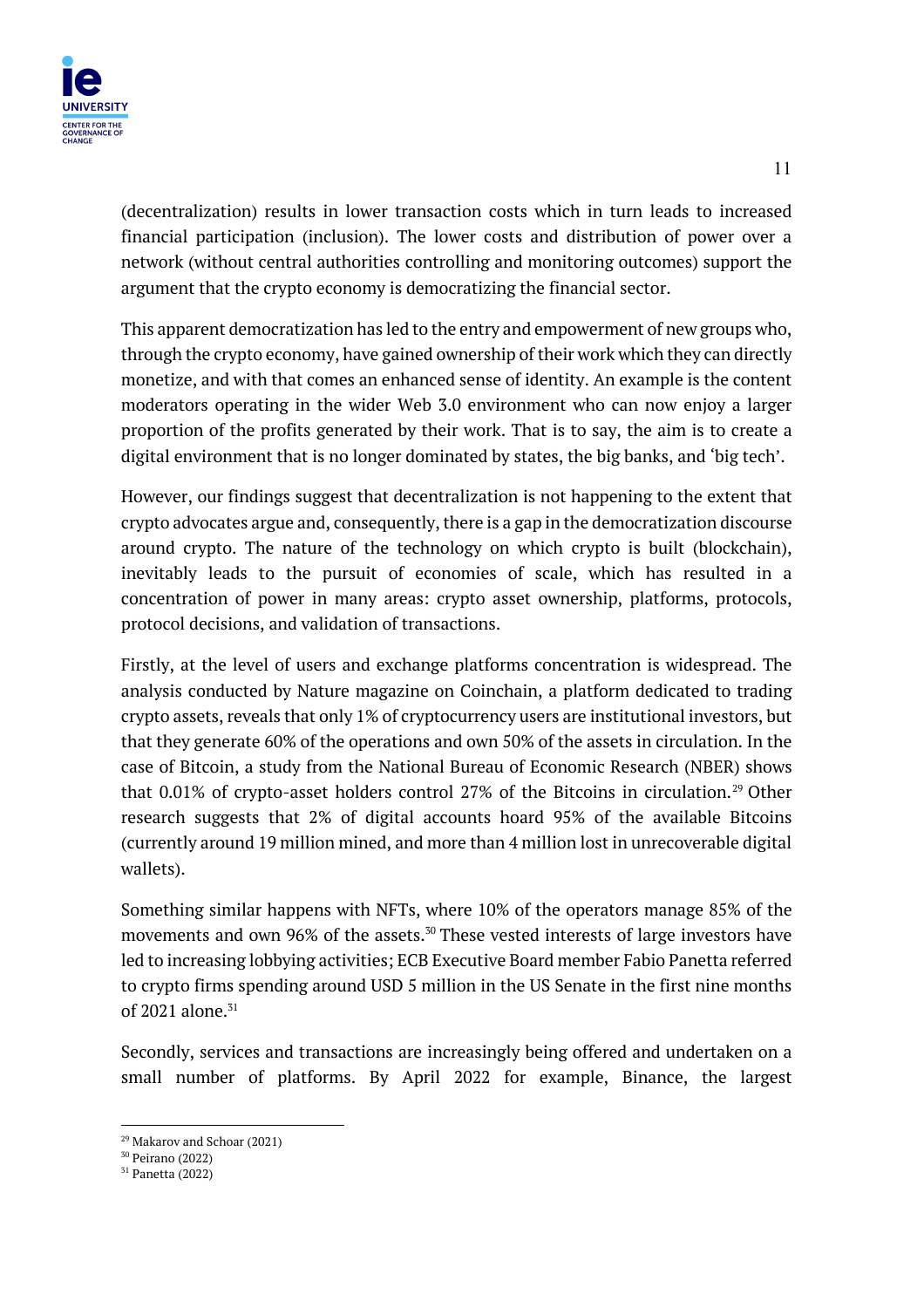

cryptocurrency exchange, controlled 17% of global volumes. Meanwhile, most of its peers did not exceed the 5% threshold.<sup>32</sup> This amounts to nothing less than the creation of newly centralized intermediaries while still relying on the old ones to transform cash into crypto and vice-versa (the entry and exit legs of the crypto economy). This is usually done through traditional bank accounts.

Thirdly, there is a concentration on *protocols*. Almost all DeFi projects are built on Ethereum. As of June 2022, 65% of the total value locked on all chains was concentrated on Ethereum,33 yet a further demonstration of a concentration of power in the hands of Ethereum's leadership but also exposure to significant operational risks given the immense reliance on a single blockchain protocol.

Fourthly, protocol decisions are taken by a small number of vetted and select "technocratic" actors. This occurs in the two major cryptosystems: Bitcoin and Ethereum. In Bitcoin, several core developers can decide on the future of the Bitcoin project whenever there are *forking* events.<sup>34</sup> Meanwhile, the Ethereum leadership decided to reverse the hacking of one of its most active DeFi applications. The hard *fork* was imposed because the hacking effectively took out of circulation 15% of outstanding ether in 2016, and it was done in the context of this attack because it was too big to ignore. Therefore, Ethereum leadership used their power to intervene in a discretionary fashion.<sup>35</sup>

Lastly, there is concentration on the validation of transactions (mining), with potential for the collusion of nodes, which applies to both PoW and PoS. The same NBER study shows that 10% of miners control 90% of mining capacity in Bitcoin. <sup>36</sup> In PoW, the expensive equipment needed, and high electricity consumption incentivize the creation of mining pools to concentrate costs, which also promotes collusion in decision making. Similarly, in PoS, the dynamic of assigning transaction validation to those with a higher stake enlarges the stake of those who are already in a privileged position and makes collusion easier.

Our interviews revealed that industry experts and practitioners are aware of the lack of decentralization in DeFi and crypto projects that claim to be decentralized even though "half of them are not".

<sup>32</sup> De Best (2022, May 17)

<sup>33</sup> DeFi Llama (2022)

<sup>34</sup> De Fillippi and Loveluck (2016)

<sup>&</sup>lt;sup>35</sup> Carter and Jeng (2021)

<sup>36</sup> Makarov and Schoar (2021)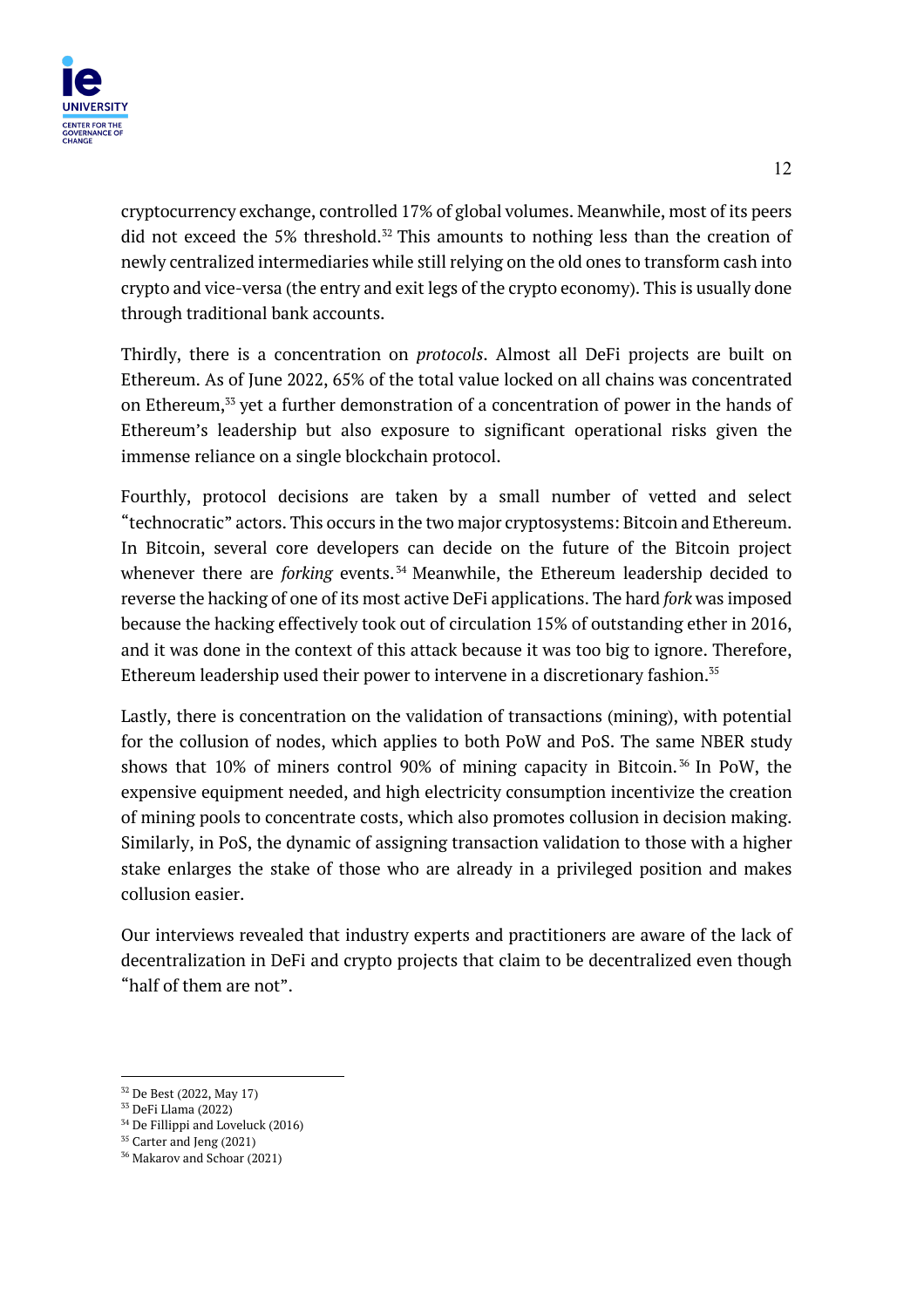

Furthermore, the crypto economy is tied to the traditional financial system and financial intermediaries that it intends to substitute. The connection to legacy finance and sovereign monies is the most visible in its entry and exit legs. This means that cryptocurrencies and DeFi services need to be exchanged into dollars, euros, or other sovereign money to transfer value from the crypto economy to the real world.

This is particularly true for stablecoins, which are backed by commercial bank currencies and depend on the value of fiat and the collateral mobilized in banks: by mid-2021, 95.2% of stablecoin value circulating on public blockchains was backed by sovereign currencies in commercial banks.<sup>37</sup> The dependence is sometimes extremely high and concentrated in a few institutions, like Silvergate. Silvergate is one of the few banks in the US that has specialized in the provision of critical financial services for cryptocurrency businesses. Disruptions in banks like Silvergate can severely compromise a large portion of cryptocurrency participants due to the high concentration in crypto service provision. The interconnectedness with the financial system extends to the increased convergence of consumer fintech apps and DeFi, and heightened corporate exposure to crypto (or planned exposure) in their balance sheets.<sup>38</sup>

Lastly, one of the most negative externalities of decentralization is the environmental impact of decentralized ledgers. This problem is inherent to the technology on which the crypto economy is built: blockchain. The "append-only" logic of blockchain for the validation and record of transactions, requires a high level and intensity of energy consumption. Regardless of the use of side chains, layers, and other methods to limit the length of the chain and the number of updates to perform across the whole chain, blockchain will require more computational power. By definition, this increases the environmental impact. Bitcoin, which is by far the most extended cryptocurrency, consumed more electricity than Denmark, Chile, or the Netherlands in 2021. Meanwhile, Ethereum is expected to migrate to PoS soon (although this has been in discussion for many years and has not yet happened), which would significantly lower its energy needs. However, the energy consumption of the entire DeFi ecosystem built on top of the Ethereum protocol will follow the same append-only logic. $39$ 

In sum, decentralization through blockchain is highly questionable, and it has negative side effects.

#### **TRANSPARENCY THROUGH OPEN ACCESS**

<sup>37</sup> Carter and Jeng (2021)

<sup>38</sup> Carter and Jeng (2021)

<sup>39</sup> Kaplan (2021), Pazzanese (2021), Tabuchi et al. (2021)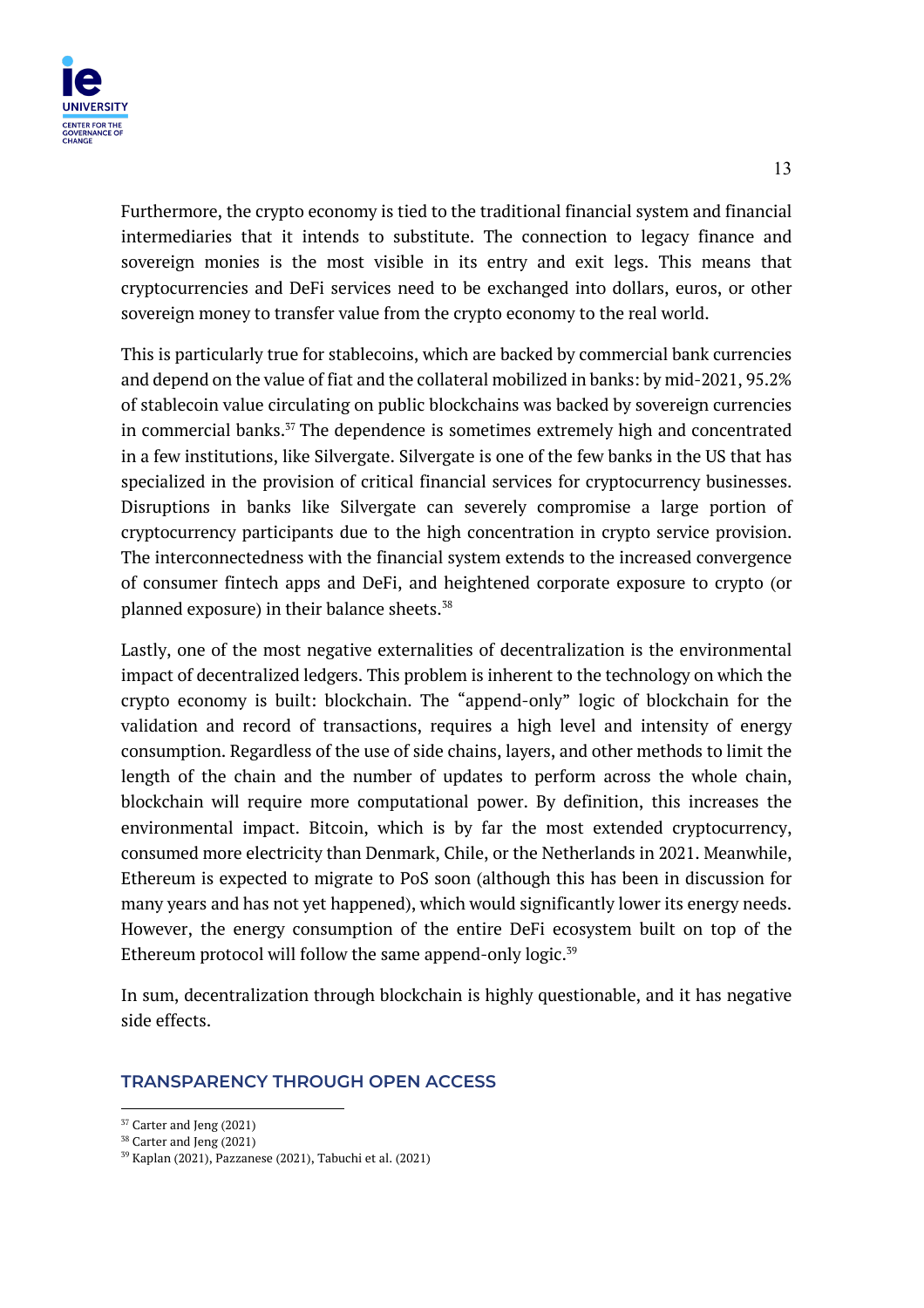

Publicly distributed ledgers allow for the full oversight of information stored in the blockchain, including information on the crypto economy. Open access is supposedly guaranteed at all times, which differs from the opacity of the traditional financial system where a few players control the information. For crypto enthusiasts, blockchain offers both transparency and privacy. Through crypto-pseudonymity, privacy, which is a key source of value for crypto proponents, is assured (in principle) but they accept that, if there is substantiated reason to investigate who is performing activities that might be considered illicit, there are ways to determine the identities of those behind crypto addresses.

Nevertheless, the lack of true decentralization and the creation of new intermediaries in the crypto economy raises new barriers to transparency and access to information. The fact that information is publicly stored in the ledger (which can be corrupted) does not entail there is transparency: it requires technical knowledge, and strong social and political will to police the blockchain and the transactions included. This is very similar to what happens in the traditional financial system. There is no added value here.

Technical knowledge also has its limitations because it is not easily accessible to the entire population. The lack of an initially sound technical background and time constraints, among others, make increasingly difficult the scrutiny of the ledger by the public. Additionally, there are ways to obscure transactions and identities even in the event of full public oversight and strong political will. Several platforms offer "tumbler" services, which are often used by entities and individuals to obfuscate their identity and the transactions performed. Therefore, they increase anonymity and make identification and traceability much harder.

In the investment leg of the crypto economy, there are also transparency issues. Traditional finance requires disclosure of information on the nature of the business, performance, governance, and reporting structure of investment recipients. This information allows current and potential investors to make informed decisions. However, investment tokens in the crypto economy act as equivalents to securities without public disclosure of investment and business information.

Lastly, governance structures of crypto assets do not match transparency expectations. Some examples are the existence of relatively unknown governance control systems in most DeFi protocols and smart contracts (e.g., kill switches), and the lack of delegation of decision-making power from initial and core development teams to the participating community.40

<sup>40</sup> Carter and Jeng (2021)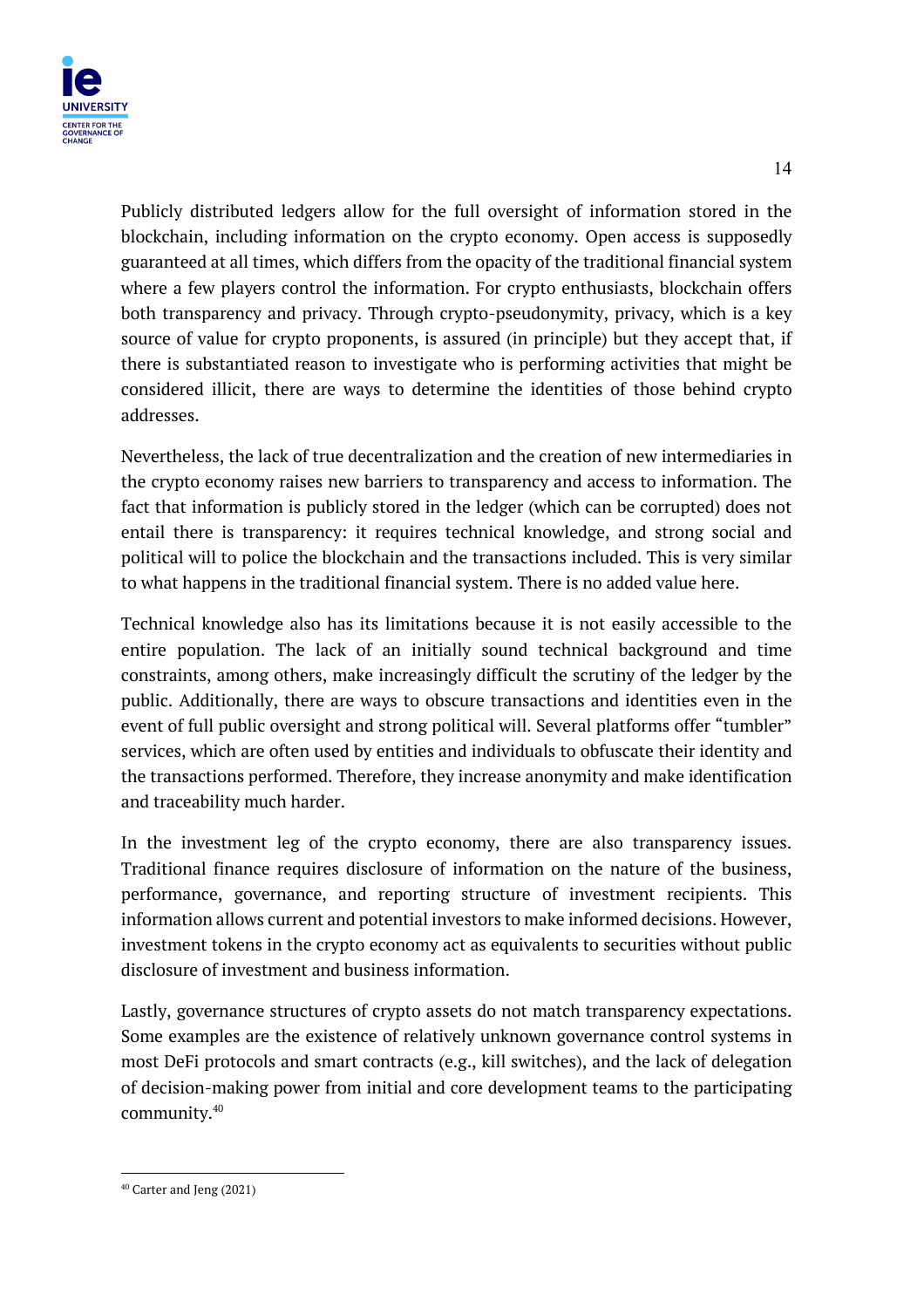

#### **TRUST BY AVOIDING HUMAN DISCRETION**

Insofar as to how the notion of trust is perceived within the crypto economy environment and by its main proponents, trust is regarded as the product of democratization and transparency. Trust results from the democratic consensus of multiple nodes across the globe and the elimination of political hierarchies. Human agency, and discretion, are eliminated and replaced by technology. In an era where trust in the political authorities and related institutions is questioned, blockchain technology can generate a new ecosystem where trust between different actors is regained. This is perceived in developing countries with weak or highly corrupt governments and institutions.<sup>41</sup>

Our research reveals that the human components of decision-making and power, supposedly removed through technology, remain. On the one hand, protocols need human involvement for their development, maintenance, governance, and upgrade. On the other hand, protocols require human involvement to solve issues that can compromise the viability and sustainability of those same protocols. In many cases, the vulnerabilities encoded into smart contracts have been countered through human consensus whenever a certain vulnerability was relevant enough to be reversed.

A clear example, of what was understood by the part of the Ethereum community as a betrayal of core blockchain principles, was The DAO. In 2016, a DeFi application known as The DAO was hacked. The Ethereum leadership deemed the hack critical enough to be reversed and forced a hard fork on the blockchain, which created two parallel chains. The intervention created unrest as it countered the principles that the crypto economy holds as the core. $42$ 

Similarly, Bitcoin also gives strong decision-making power to a group of core developers designated by Gavin Andersen, to whom Satoshi Nakamoto ceded the control of Bitcoin in 2011.43 Tech insiders believe that in Bitcoin "about 20-30 people are responsible for most of the decision-making with a long tail of smaller participants into the hundreds".<sup>44</sup>

There are also questions about security that undermine the trust generated by blockchain-based systems. The Blockchain Trilemma stipulates that any blockchain system needs to choose two of three characteristics that cannot be simultaneously

<sup>41</sup> Alnasaa, et al. (2022)

<sup>42</sup> Carter and Jeng (2021)

<sup>43</sup> De Filippi & Loveluck (2016)

<sup>44</sup> Ryan Research (2021)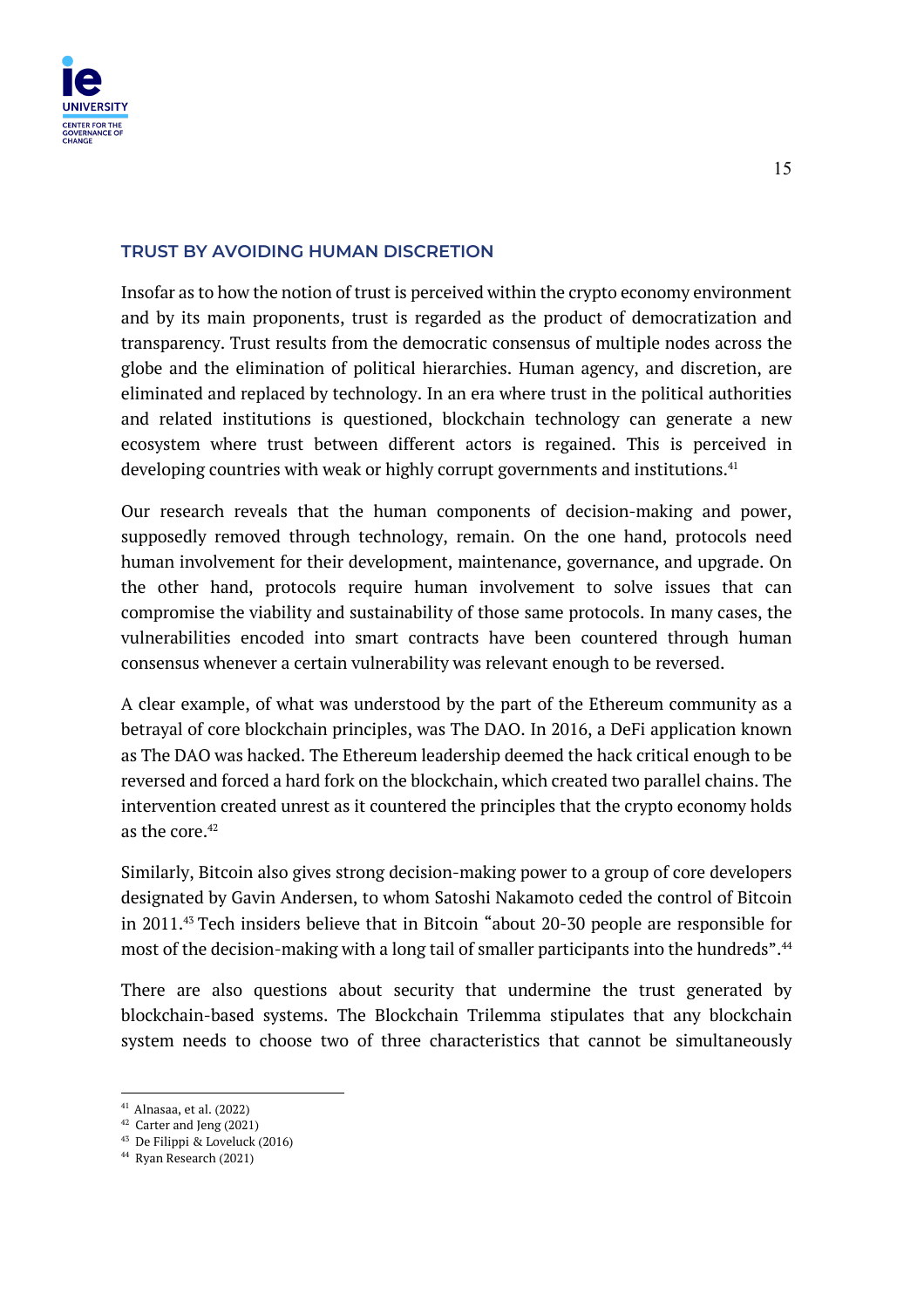

attained: decentralization, scalability, and security. When blockchain protocols favour decentralization (which is questionable in many cases) and scalability, security is left behind. Crypto scams and security breaches have grown at a slower rate than the overall crypto market (79% and 550%, respectively) but the amounts scammed are not negligible: in DeFi markets, scams cost \$2.8 billion, while thefts cost \$2.2 billion.<sup>45</sup>

According to people familiar with the intelligence units dedicated to prosecuting cybercrime, the number of fraud cases and financing of criminal or illegal activity through crypto is likely to be much higher. Panetta, drawing on several works, estimates that "as much as \$72 billion per year, or about 23% of all transactions, is associated with criminal activities." The identities of the individuals behind such activities are also hard to trace in many cases due to the current incompatibility of many DeFi services with AML and KYC regulation, and lack of user identification.

Furthermore, the lack of consumer and investment protection and ever-increasing speculation is a serious challenge to stakeholders and the overall ability of the crypto economy to generate trust. Small investors are particularly exposed to scams, fraud, and market manipulations. This only diminishes trust in the overall system and its democratic component, as it makes it harder for smaller investors to participate on an equal footing.

Another trust issue comes from the lack of sovereign, central authorities. The absence of a sovereign authority to back crypto assets makes the crypto economy vulnerable to panic. It also makes on-chain results of on-chain agreements difficult to enforce in the off-line world, with no authority to solve contractual disputes either, undermining trust in the system. As James Madison acknowledged long ago: "If Men were angels, no government would be necessary". It happens that this is so for both the "real" and "crypto" worlds.

# **ECONOMIC INCLUSIVENESS**

The last social value potential of the crypto economy is inclusiveness. By reducing the intense intermediation of the legacy financial system, which excludes millions of people from access to finance through high costs and barriers to entry, crypto, in principle, allows for anyone to participate in finance. This includes lower transaction fees, cheaper and faster cross-border transfers, and the diversification of financial services, which makes crypto more inclusive.

<sup>45</sup> Szalay (2022)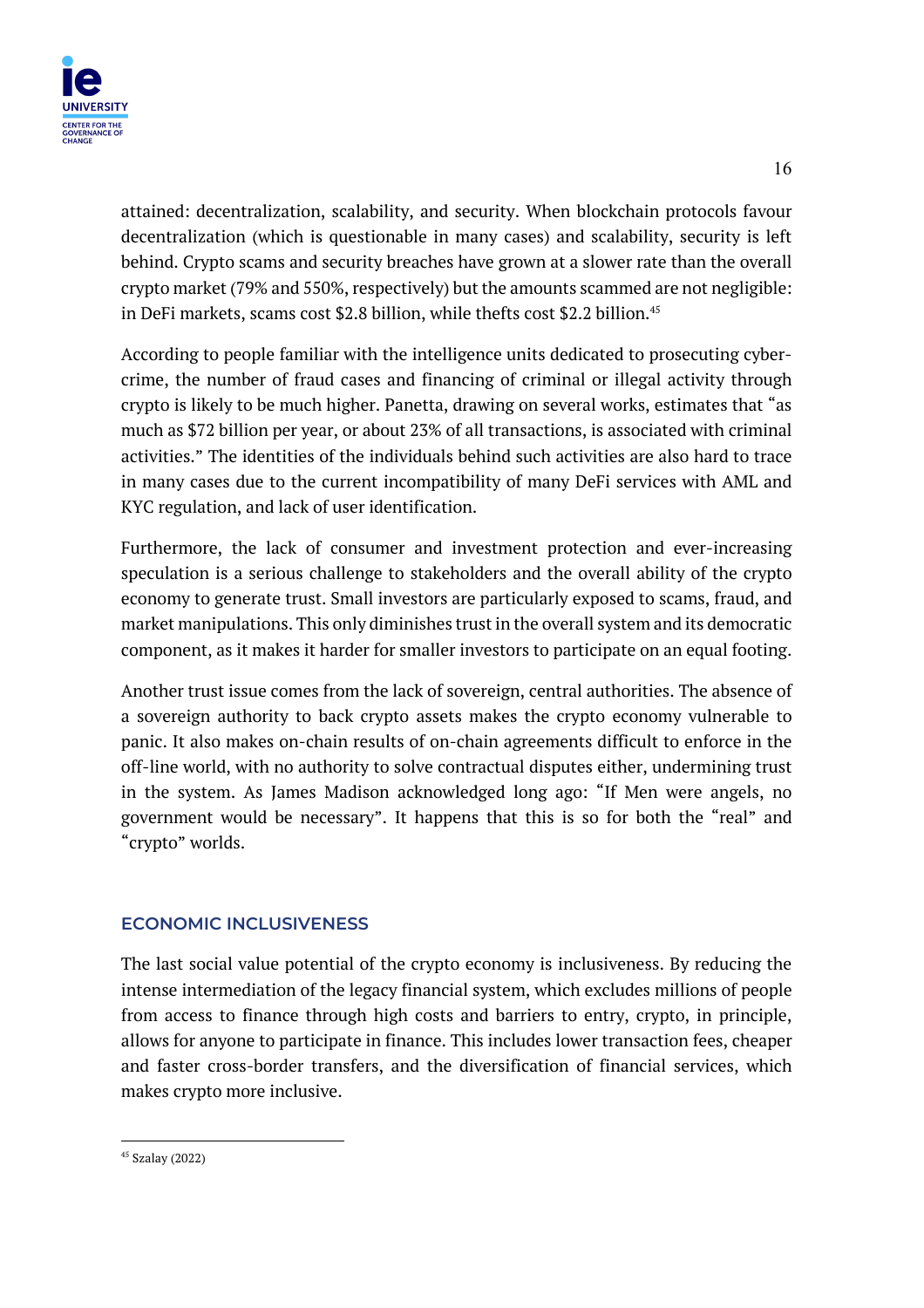

Nevertheless, on a very basic level, the crypto economy creates new intermediaries, which will always charge for their services. The case of Ethereum, the go-to blockchain platform due to the number of DeFi applications and crypto projects built on it, is illustrative: in March 2022, gas fees (price for validating transactions) were \$14. Not only is this a relevant price, but there is also huge volatility impacting gas fees. <sup>46</sup> Sophisticated validators do not only charge considerable amounts, but they have also access to privileged information (they know which transactions will take place) and this has led to increased market frontrunning episodes.<sup>47</sup>

At the same time, smart contracts are relatively expensive about other costs in blockchain-based systems. The more demanding smart contract use-cases are, the higher the requirement for performant equipment, and the fees for smart contract execution. Similarly, there is an issue with block space. Higher adoption of one use case leads to fee hikes. These represent higher barriers for other use-cases which are not as popular, which might be of particular interest for smaller transacting parties participating in the crypto economy, and who now find them too costly to use.<sup>48</sup>

Another issue with the inclusiveness argument is that it assumes that financial exclusion is a technical problem, rather than a social one. There is part of the population that can be brought into the financial system by providing them with access to finance through, for example, their mobile phones. Nevertheless, this does not mean that they are financially included, and it does not apply to all groups. In many cases, other variables impact the financial exclusion of groups, such as marginalization and lack of education. Studies have shown how financial exclusion and financial problems are related to a lack of financial education and money management skills, which makes some groups more vulnerable to "financial abuse, fraud, and debt".<sup>49</sup>

The inclusiveness argument is also rejected by looking at the geography of the crypto economy. A Chainalysis report reveals that ~\$3 trillion and ~\$1 trillion of transaction volume in cryptocurrency and DeFi respectively, were concentrated in the countries with the largest professional and institutional markets (wealthier countries). For all other groups of countries, transaction volumes did not surpass the ~\$0.5 trillion thresholds. In terms of the cryptocurrency value received by region from July 2020 to June 2021, Central and Western Europe, and North America generated 43%.<sup>50</sup> Here again, the crypto economy resembles the traditional one.

 $46$  BitInfoCharts (2022)<br> $47$  Dutta (2021)

<sup>&</sup>lt;sup>48</sup> Carter and Jeng (2021)

<sup>49</sup> Halfon (2022)

<sup>50</sup> Chainalysis (2021)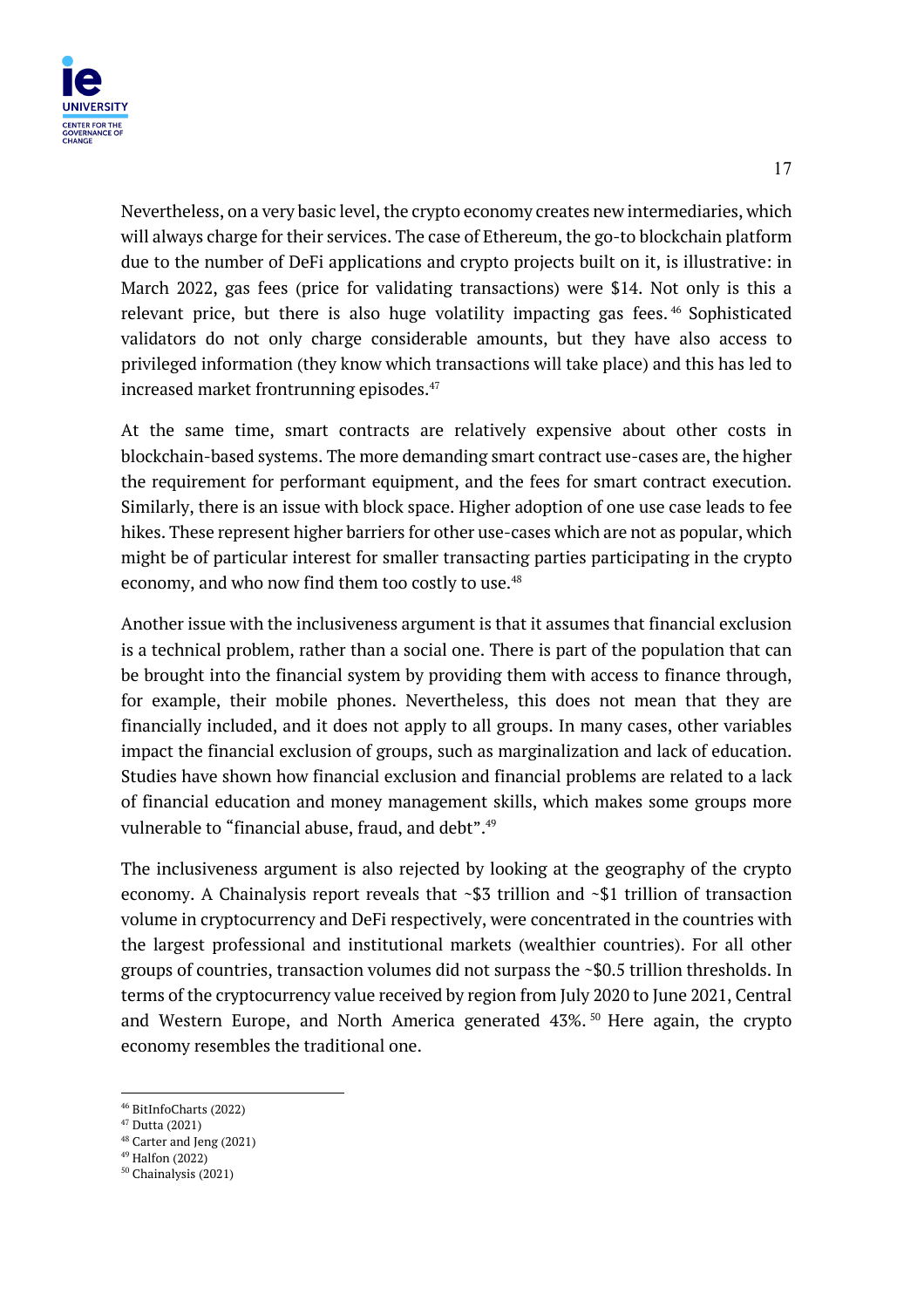

Lastly, a look into investor profiles reveals the false appearance of inclusiveness assigned to the crypto economy. Crypto investors have changed. From the original tech-savvy, financially educated, middle-aged, white investors that put their money into crypto out of the sincere belief in and understanding of the project, newcomers are retail investors who have been seduced by the popularization and infantilization of finance and crypto. Some of them are joining crypto, rather late, by taking out loans to generate returns faster in a context of a low-interest rate environment and amidst global uncertainty<sup>51</sup> in moments of high risks. A very recent example is the May 2022 crypto sell-off, after the collapse of the Terra blockchain.

FOMO (Fear of Missing Out), and the allure of being part of a new transgressive "community", are also playing a role for younger investors who rush into the crypto economy partly due to social pressure, induced by social networks and mass advertising (the 2022 Superbowl featured several crypto ads) $52$ . These new profiles are vulnerable to the strong speculative activity hosted in the crypto economy since they cannot mitigate risks. Indeed, 90% of the transactions in Bitcoin have no links to meaningful economic activity and only 5% of daily transactions occur between individuals. The rest of the activity happens in exchanges and speculative activities.<sup>53</sup> Crypto is the environment where new complex financial products are being marketed to the public because they can circumvent consumer and investment protection regulations (as was the case of Spanish *preferentes* and SPACs back in the day). But the net social value here is highly questionable, again.

#### **CONCLUSION**

All in all, our analysis has shown that – hitherto – there is limited net positive social value in many of the crypto applications because of the non-negligible negative externalities. The technology so far has not evolved and met the expectations of founders and many of the early adopters. Crypto seems to entail the enlargement and deepening of the problems already identified in Web 2.0. There are important risks that need to be acknowledged and addressed by policymakers, crypto stakeholders, and society as a whole in the development of the new crypto economy. If the crypto economy keeps on expanding without control or regulation, there will be significant negative consequences

<sup>51</sup> FCA (2021a, 2021b) and Kale (2021)

<sup>52</sup> Klein (2022)

<sup>53</sup> Makarov & Schoar (2021)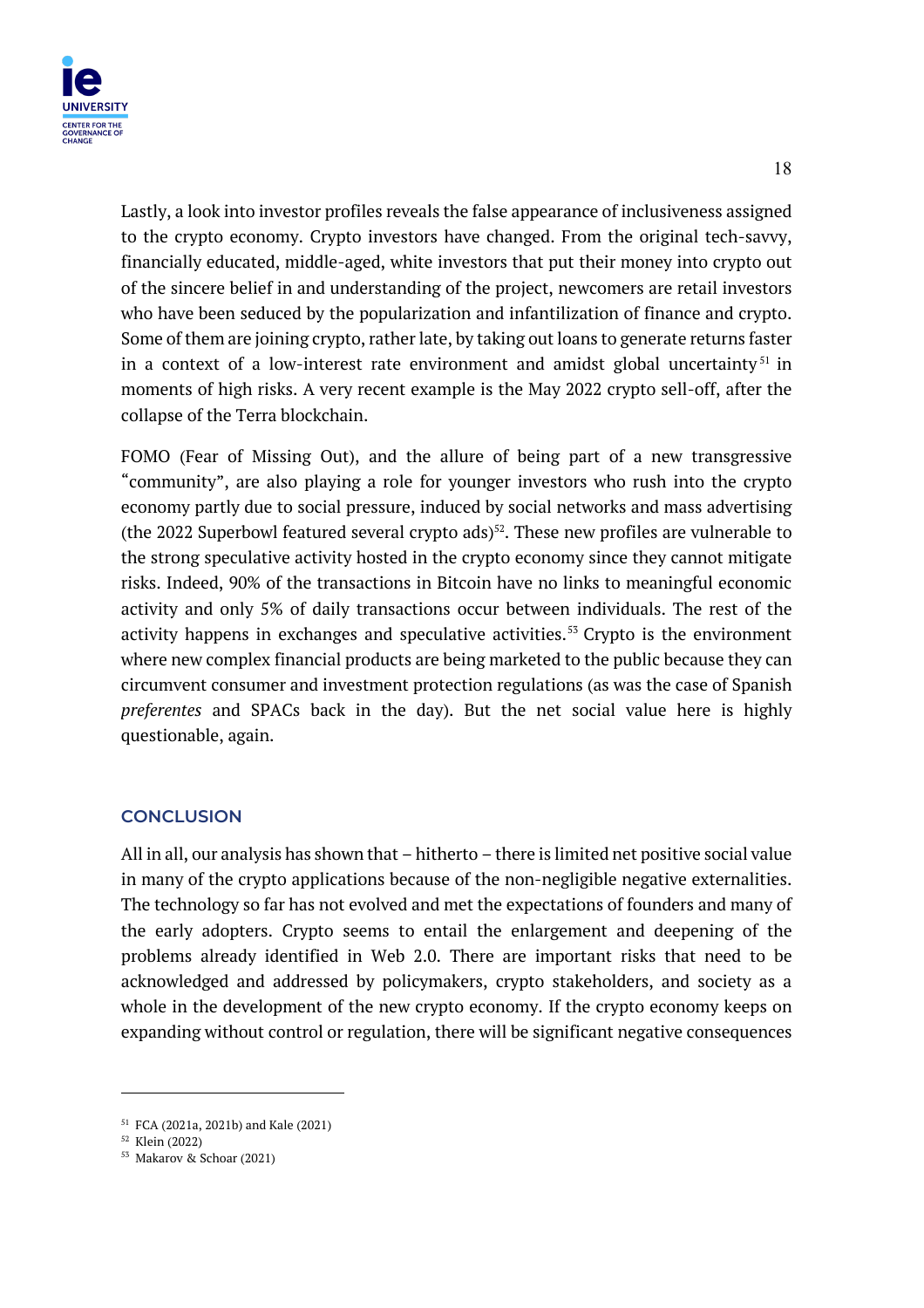

for the environment, the hyper-financialization of society, financial stability (with disastrous consequences, as witnessed in 2008), and security, among others.

However, blockchain and smart contracts can positively disrupt existing sectors and accelerate the development of new ones.<sup>54</sup> Therefore, policymakers should be aware of their potential and not over-regulate to restrain innovation in the sector. If technology is understood to be developed as value-neutral, it is humans who later load technology with values, social constructs, and applications that raise social challenges. It is here where policymakers need to come in and regulate, without compromising future innovation.

# **POLICY RECOMMENDATIONS**

Although we have been critical of some of the more optimistic arguments in favour of crypto, the crypto economy is still emerging and some of its social value might still be in the making. Banning would be a mistake. Thus, to successfully regulate the new crypto economy, we propose four general policy recommendations, and some more specific recommendations on the four areas previously described: democratization, transparency, trust, and inclusiveness.

# **GENERAL POLICY RECOMMENDATIONS**

#### **1. Regulatory Sandboxes and Crypto Sprints**

In May of this year the UK's Financial Conduct Authority (FCA) hosted what it termed a two-day "CryptoSprint", a creative idea "focused on informing regulatory policy changes based on evolving technologies". What is novel about the FCA's initiative is the demand that participants should be a diverse mixture of "innovators, academics, regulators, technologists and subject matter experts who will collaborate intensively to help inform policy decisions safely and inclusively". This is the kind of approach that is needed to ensure that proportionate regulation is introduced and one that other regulators could learn from to find the right balance between allowing for innovation whilst protecting investors and consumers. In addition to crypto sprints, regulatory sandboxes can also be a helpful tool for testing technology-based regulatory solutions in a controlled environment under a regulator's supervision. In the current case, it could be useful to test the successful incorporation of blockchain into the traditional financial industry, where players are facing challenges, through sandboxes.

#### **2. Consider the environmental impact of the crypto economy**

<sup>54</sup> CBInsights (2022)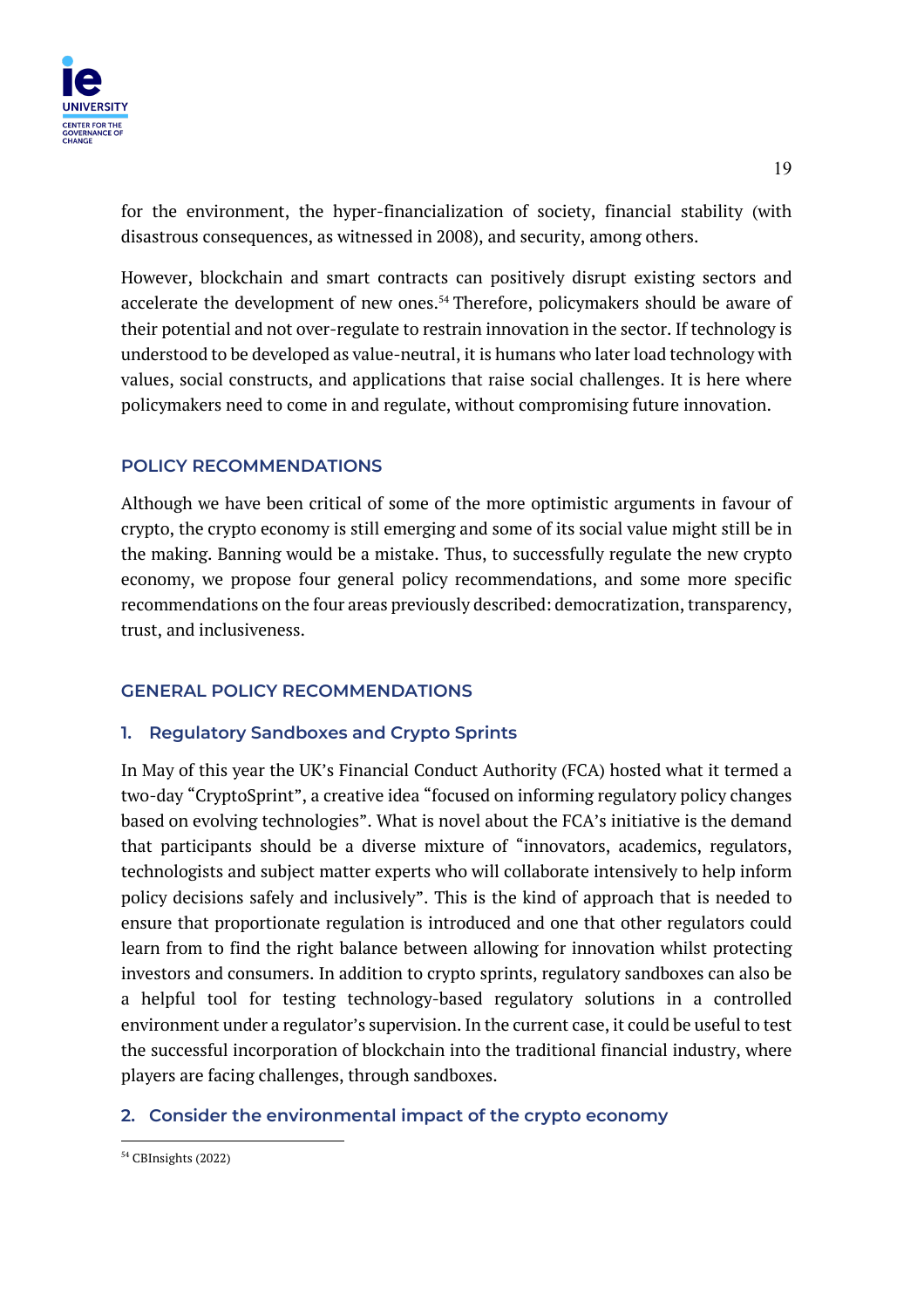

The environmental impact of the crypto economy must not be a secondary consideration when assessing the social value of crypto. The "append-only" logic of blockchain requires any new transaction or piece of information to be added as a new block to the chain. Therefore, regardless of the type of validation mechanism, which can be more or less energy-consuming, as the adoption of the crypto economy scales, blockchain-related energy consumption will increase as well. The European Parliament has already agreed on extending EU taxonomy to include the activity related to crypto assets. Nevertheless, taxonomy is not enough for an industry that consumes the same amount of electricity as small European countries. Further measures such as green taxation of crypto activities should be considered.

# **3. Strive for a formal agreement on global coordination**

A recent op-ed by the EU Commissioner for Financial Services, Financial Stability, and Capital Markets Union, Mairead McGuinness calls for a global approach to regulating cryptocurrencies. The Commissioner is correct to call for this. Global regulatory cooperation is not as common as one might think in many sectors, and it often takes a series of scandals or a major crisis – consider the GFC – for advances toward global regulatory agreements to be taken. At an EU level, we also have the example of poor coordination and information sharing in anti-money laundering (AML) governance and supervision. Only recently following what became the largest money-laundering scandal in Europe involving Denmark's Danske Bank has the EU moved towards implementing a policy to strengthen AML across the Single Market. Furthermore, coordination and information sharing must be between a wide variety of agencies and bodies across sectors and include, amongst others AML agencies, criminal enforcement agencies, macroprudential regulatory institutions, consumer protection bodies, and many others.

# **4. Ensure continuity of services in Ethereum and other systemic blockchains**

This paper has introduced concepts such as non-backed crypto assets like Ether, backed crypto assets like Tether stablecoins, and Defi platforms. The prevalence of Ethereum in all three is significant. As the use of stable coins increases, what are the systemic risks given their increasing interconnectedness to the traditional financial system? Their additional function as a safe "parking space" for crypto volatility means they act as a bridge between fiat currencies and crypto assets and their functions within the ecosystem have multiplied. They are also used for trading - in September 2021 around 75% of all trading on crypto trading platforms involved a stable coin, according to a recent paper from the European Central Bank.<sup>55</sup> As part of global coordination efforts to ascertain a

<sup>55</sup> ECB (2021)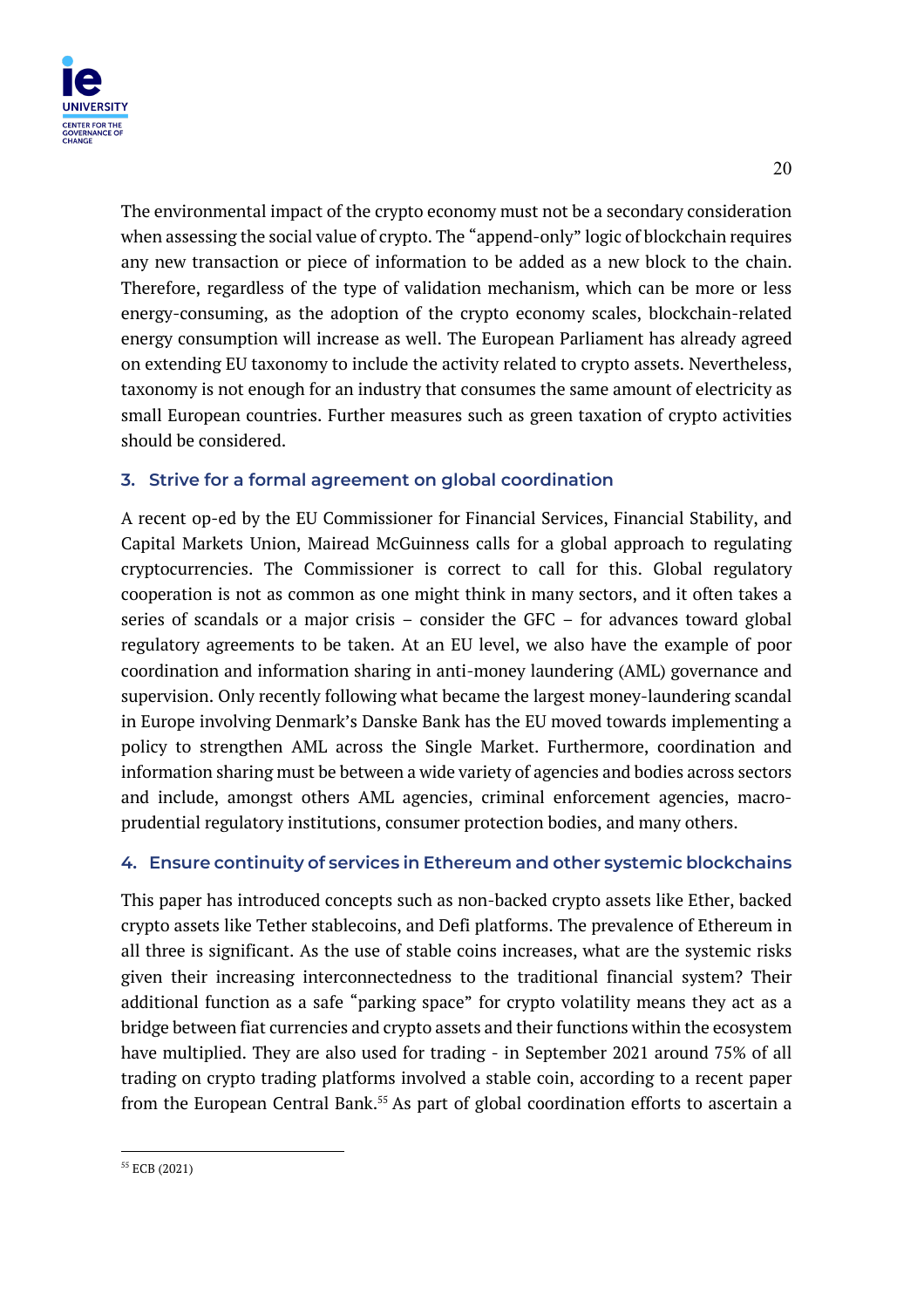

coherent approach to regulation of the crypto economy, the reliance on the Ethereum blockchain also merits particular scrutiny to better understand its connectedness with the traditional financial system and the risks arising thereof.

### **OTHER POLICY RECOMMENDATIONS**

To mitigate the impact of decentralization and **democratization** claims that result in the concentration of power, (key) players in the system must be identified and regulated (in line with current work in the European Parliament). This does not necessarily require the development and design of new regulations, but the application of existing regulations to new digital assets if they perform the same functions and behave similarly. In other industries, monopolies are discouraged, and competition promoted. This should be the case also in crypto. The existing regulation should apply beyond cryptocurrency service providers only, but to market players in DeFi, NFTs, etc., which are less under scrutiny and can be used for money laundering activities. Decentralization claims also hide the interlink between the traditional financial and the DeFi systems, which needs to be monitored closely. Spill-over effects and risks have become increasingly visible and, rightly so, worthy of attention.

**Transparency** is another questionable claim. To avoid the problems arising from tumbler services and the obscurity of identities, a public financial assets registry is needed. This will also support the effort to tax those engaged in crypto activities and profiting from the crypto economy. Tumbler services that are designed to obfuscate transactions and identities rather than to add to the security and privacy of user transactions should be scrutinized and regulated. Additionally, increased cooperation between cross-border intelligence authorities and finance ministries could support transparency goals without compromising some of the core principles of operation. Lastly, the organizations that issue tokens publicly as a means of investment must disclose relevant information. Investors and participants need public and clear information on the ventures they are financing and using, and information should be reliable and easily understandable.

The crisis of **trust** in the existing institutions is evident. Policymakers need to acknowledge this legitimacy crisis of the current authorities and power structures. Therefore, they need to reflect on the drivers behind the crisis that have resulted in the crypto economy becoming a viable alternative for many. This reflection needs to be accompanied by an increase in public awareness (through campaigns, specific training, etc) of the benefits and potential of the crypto economy, as well as risks and myths. Regaining the trust of the public will be a key endeavor if one day the ECB decides to launch a digital euro.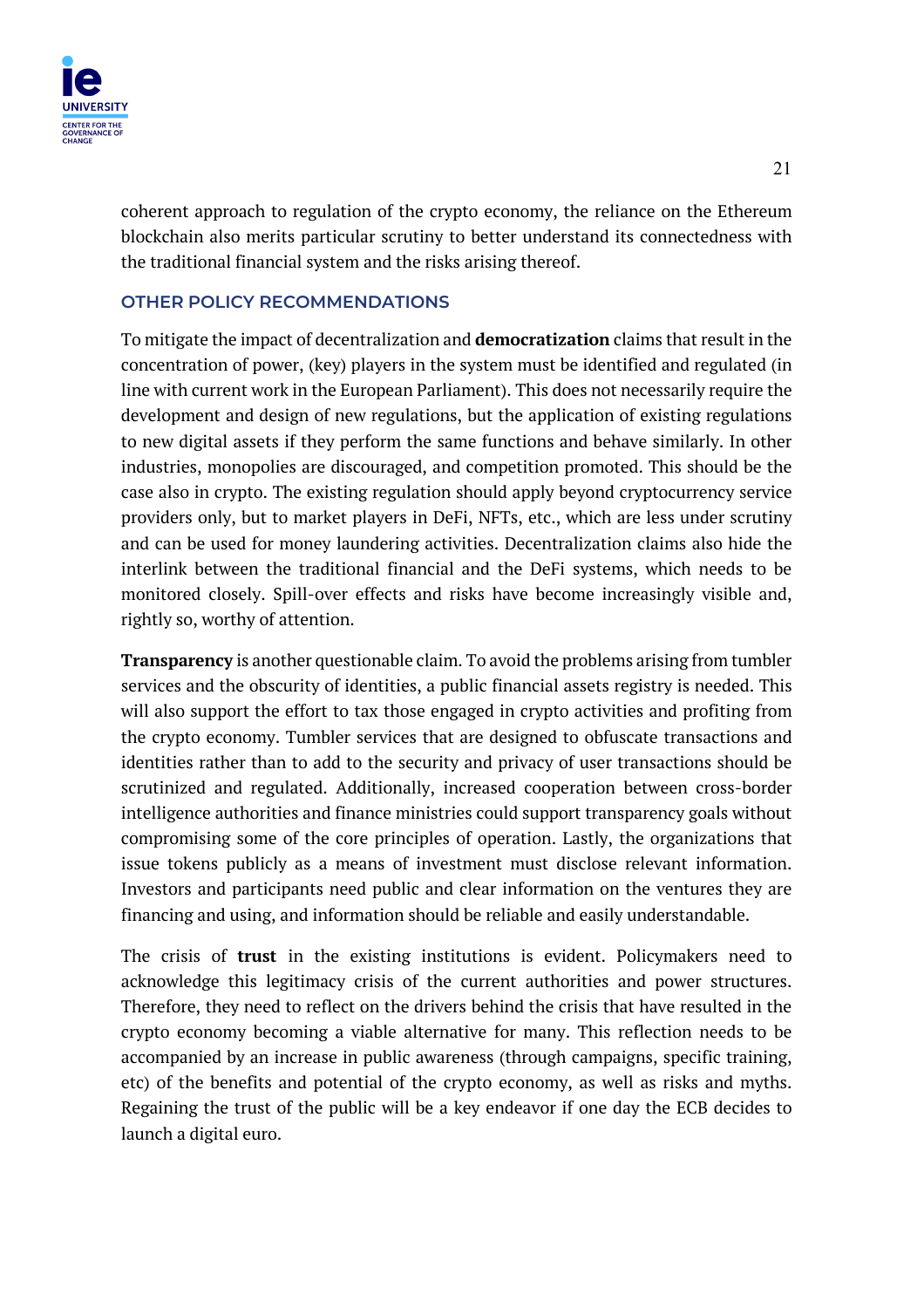Lastly, **financial exclusion** (especially in developed countries) needs to be acknowledged as a social problem that cannot be solved with a technical solution only. Access to technology will not reduce the poverty, education, and exclusion gaps: it may even accentuate them. Thus, it is important to find a social remedy for the complex social problem of economic and financial exclusion. To prevent even greater exclusion from the risks of crypto, the development of public information campaigns targeted at retail investors is crucial. Banks and other financial intermediaries, including crypto service providers, should have a key informational role. Furthermore, as the crypto economy grows, the necessity to monitor and prosecute fraud and abuse will increase and new capabilities, and political will, will be necessary to combat it, as well as coordination between units and countries. However, innovation should not be discouraged. The crypto economy serves as a good playground (experimentation space) to see how modern (digital) finance can evolve with its upsides and downsides.

# **REFERENCES**

- Alnasaa, M., Gueorguiev, N., Honda, J., Imamoglu, E., Mauro, P., Primus, K., & Rozhkov, D. (2022, March 25). Crypto, corruption, and capital controls: cross-country correlations [IMF Working Paper]. IMF. https://www.imf.org/en/Publications/WP/Issues/2022/03/25/Crypto-Corruptionand-Capital-Controls-Cross-Country-Correlations-515676
- Arnal Martínez, J., Menéndez-Morán, M. E., & Muñoz Moldes, J. (2021, abril 5). Quo vadis, Bitcoin? From Real Instituto Elcano: https://media.realinstitutoelcano.org/wpcontent/uploads/2021/10/ari41-2021-arnal-menendezmoran-munoz-quo-vadisbitcoin.pdf
- Beaumier, G., & Kalomeni, K. (2021, julio 29). Ruling through technology: politicizing blockchain services. Review of International Political Economy, 1-24. From https://www-tandfonline-

com.ie.idm.oclc.org/doi/full/10.1080/09692290.2021.1959377

- BIS. (2018, June 17). V. Cryptocurrencies: looking beyond the hype. From Bank for International Settlements: https://www.bis.org/publ/arpdf/ar2018e5.pdf
- BitInfoCharts. (2022, June 8). Ethereum Avg. Transaction Fee Chart. BitInfoCharts. Retrieved June 8, 2022, from https://bitinfocharts.com/comparison/ethereumtransactionfees.html#3y
- Carter, N., & Jeng, L. (2021, August 6). DeFi protocol risks: the paradox of DeFi. Social Science Research Network. https://papers.ssrn.com/sol3/papers.cfm?abstract\_id=3866699
- CBInsights. (2022, March 9). Banking is only the beginning: 65 big industries blockchain could transform. CBInsights. https://www.cbinsights.com/research/industries-disrupted-blockchain/

22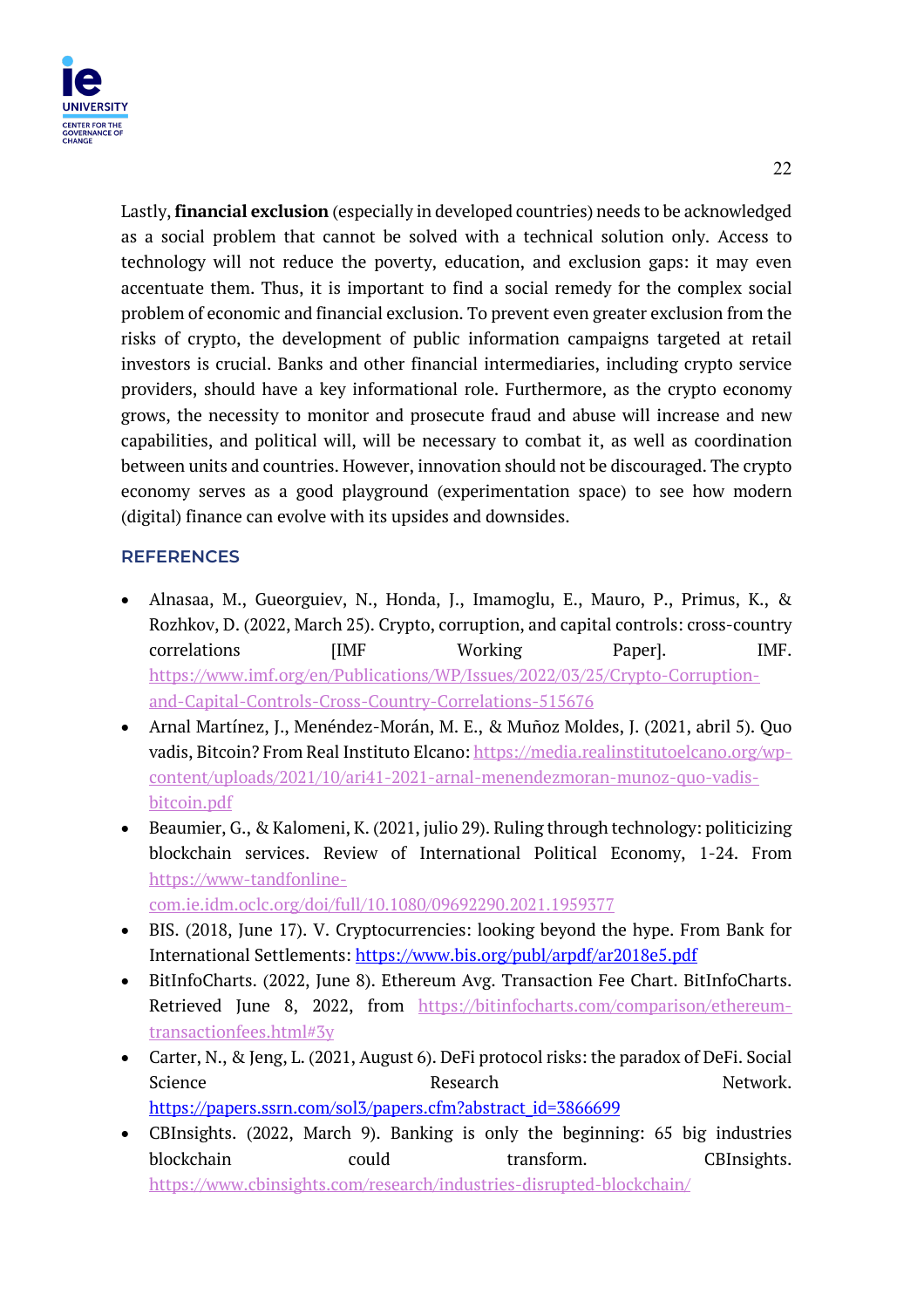

- Chainalysis. (2021, October). The 2021 Geography of Cryptocurrency Report. BitcoinKE. Retrieved May 9, 2022, from https://bitcoinke.io/wpcontent/uploads/2021/10/Geography-of-Cryptocurrency-2021.pdf
- De Best, R. (2022, May 17). Largest cryptocurrency exchanges based on 24h volume in the world on May 17, 2022. Statista. Retrieved June 8, 2022, from https://www.statista.com/statistics/864738/leading-cryptocurrency-exchangestraders/
- De Filippi, P., & Loveluck, B. (2016, September 30). The invisible politics of Bitcoin: governance crisis of a decentralised infrastructure. Internet Policy Review, 5(3), 1-28. From https://policyreview.info/articles/analysis/invisible-politics-bitcoingovernance-crisis-decentralised-infrastructure
- DeFi Llama. (2022). All Chains TVL. DefiLlama. Retrieved June 8, 2022, from https://defillama.com/chains
- Dutta, A. (2021, October 20). The Increase of Front Running in the Cryptocurrency Market. Analytics Insight. Retrieved June 8, 2022, from https://www.analyticsinsight.net/the-increase-of-front-running-in-thecryptocurrency-market/
- ECB. (2021, November 5). Financial Stability Review, November 2021. European Central Bank. Retrieved June 8, 2022, from https://www.ecb.europa.eu/pub/pdf/fsr/ecb.fsr202111~8b0aebc817.en.pdf
- FCA. (2021a, January 11). FCA warns consumers of the risks of investments advertising high returns based on cryptoassets | FCA. Financial Conduct Authority. Retrieved May 9, 2022, from https://www.fca.org.uk/news/news-stories/fca-warnsconsumers-risks-investments-advertising-high-returns-based-cryptoassets
- FCA. (2021b, June 17). Research Note: Cryptoasset consumer research 2021 | FCA. Financial Conduct Authority. Retrieved May 9, 2022, from https://www.fca.org.uk/publications/research/research-note-cryptoasset-consumerresearch-2021
- Halfon, R. (2022, February 1). Addressing poverty means financial education in primary schools. Financial Times. https://www.ft.com/content/21f7c59c-985f-4d13- 81ae-1d84f6915dd3
- Holyn. (2022, January 25). The case for pseudonymity. Retrieved March 31, 2022, from https://holla.substack.com/p/the-case-for-pseudonymity?s=r
- IOSCO. (2022, March). IOSCO Decentralized Finance Report. IOSCO. https://www.iosco.org/library/pubdocs/pdf/IOSCOPD699.pdf
- Kale, S. (2021, June 19). 'I put my life savings in crypto': how a generation of amateurs got hooked on high-risk trading. The Guardian. From https://www.theguardian.com/lifeandstyle/2021/jun/19/life-savings-in-cryptogeneration-of-amateurs-hooked-on-high-risk-trading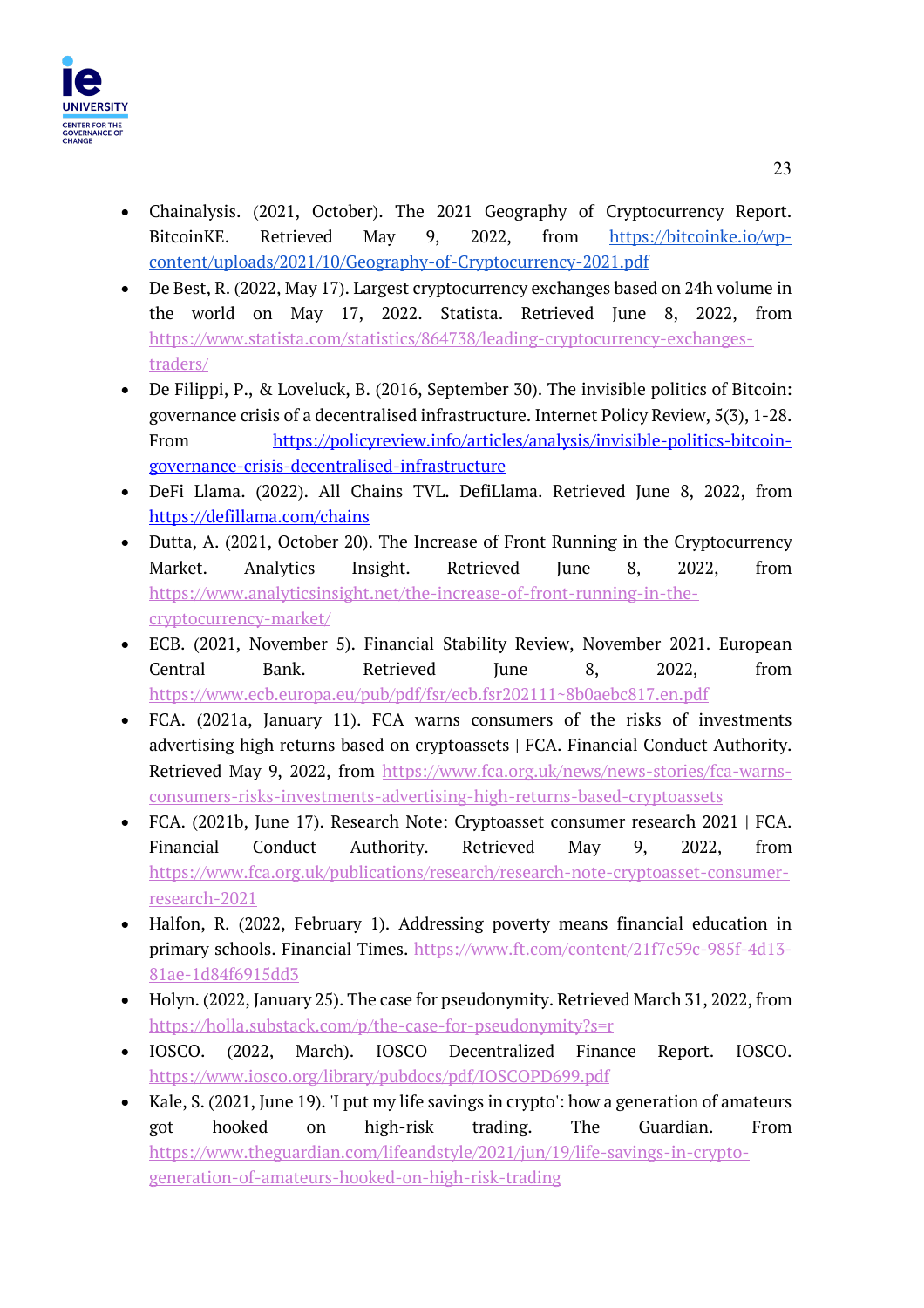

- Kaplan, E. (2021, June 1). Cryptocurrency goes green: Could 'proof of stake' offer a solution to energy concerns? NBC News. From https://www.nbcnews.com/tech/technews/cryptocurrency-goes-green-proof-stake-offer-solution-energy-concernsrcna1030
- Klein, E (2022) "The Most Thorough Case Against Crypto I've Heard", The Ezra Klein Show, Podcast. https://podcasts.apple.com/us/podcast/the-most-thorough-caseagainst-crypto-ive-heard/id1548604447?i=1000556284366
- Makarov, I., & Schoar, A. (2021). Blockchain analysis of the Bitcoin market. National Bureau of Economic Research, 1-53. Obtenido de https://www.nber.org/system/files/working\_papers/w29396/w29396.pdf
- Nakamoto, S. (2008, October 31). A Peer-to-Peer Electronic Cash System. Bitcoin.org. Retrieved June 8, 2022, from https://bitcoin.org/bitcoin.pdf
- Panetta, F. (2022, April 25). Fabio Panetta: For a few cryptos more the wild west of crypto finance. Bank for International Settlements. Retrieved June 8, 2022, from https://www.bis.org/review/r220425j.htm
- Peirano, M. (2022, enero 13). Tenemos que hablar del 'criptogatillazo' | Opinión | EL PAÍS. El País. From https://elpais.com/opinion/2022-01-13/tenemos-que-hablar-delcriptogatillazo.html
- Phills, J. A., Deiglmeier, K., & Miller, D. T. (2008). Rediscovering social innovation. Essentials of Social Innovation, 6(4), 34-43. https://doi.org/10.48558/GBJY-GJ47
- Prasad, E. S. (2021). The Future of Money: How the Digital Revolution is Transforming Currencies and Finance. Harvard University Press. https://doi.org/10.4159/9780674270091
- Romero Ugarte, J. (2018). Distributed ledger technology (DLT): introduction. Economic Bulletin 4/2018. Obtenido de https://repositorio.bde.es/handle/123456789/8985
- Ryan Research. (2021, May 21). Bitcoin's Third Rail: The Code is Controlled. Ryan Research. Retrieved May 9, 2022, from https://www.ryanresearch.co/post/bitcoin-sthird-rail-the-code-is-controlled
- Statista Research Department. (2022, May 31). Total assets of global financial institutions from 2002 to 2020. Statista. Retrieved June 8, 2022, from https://www.statista.com/statistics/421060/global-financial-institutions-assets/
- Szalay, E. (2022, January 6). Record \$14bn flowed into crime-linked crypto wallets in 2021. Financial Times. From https://www.ft.com/content/3c171512-7c58-4dc9-950f-28e2f75b03d9
- Tabuchi, H., Huang, J., O'Neill, C., & Rodgers, E. (2021, September 3). Bitcoin Uses More Electricity Than Many Countries. How Is That Possible? The New York Times. From https://www.nytimes.com/interactive/2021/09/03/climate/bitcoin-carbonfootprint-electricity.html